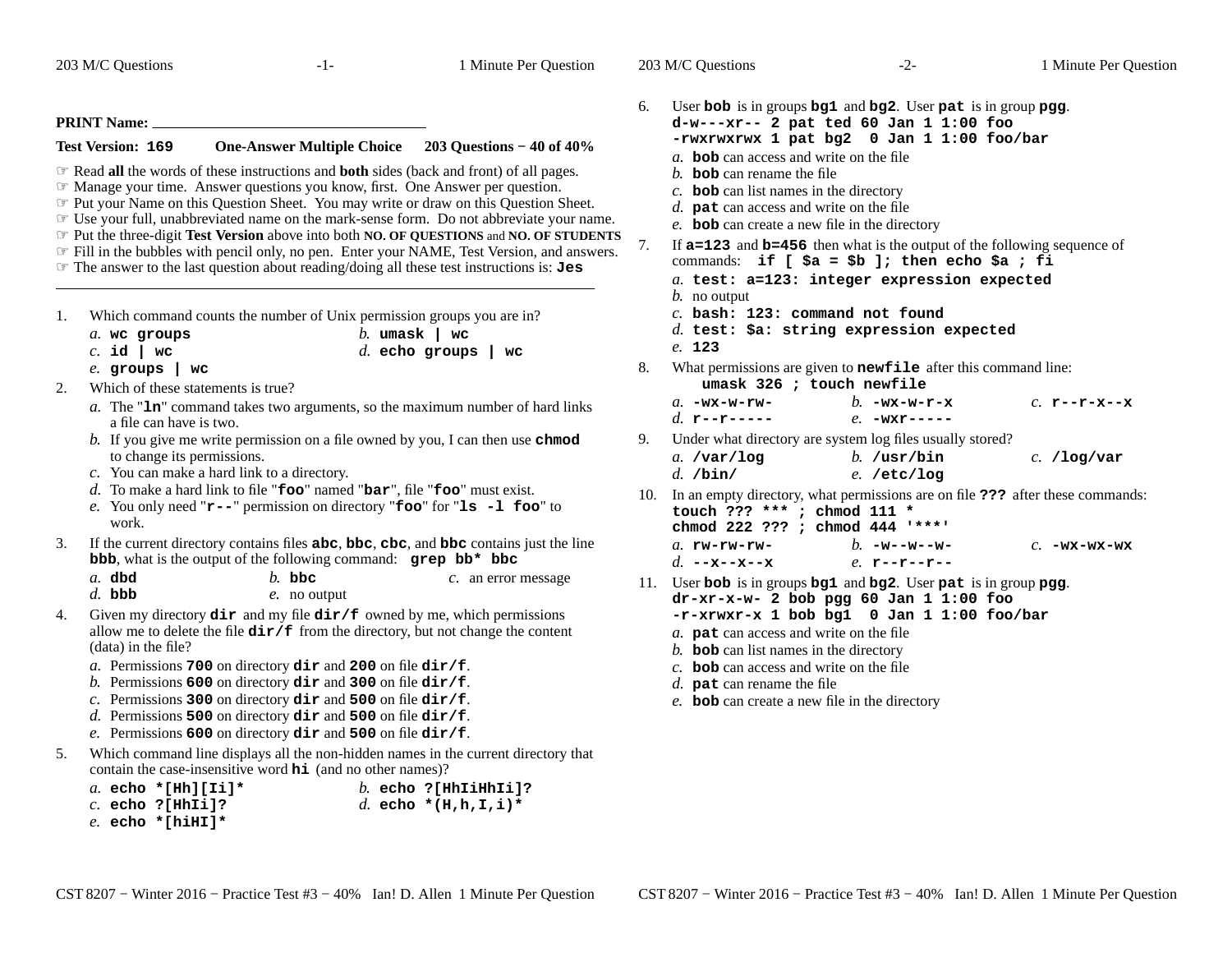| 203 M/C Questions                                                                                                                                                                                                                                                                                                                                                                                                                                                                                                                                                                                                                          | $-3-$                                       | 1 Minute Per Question                                          |     | 203 M/C Questions                                                                                                                                                                                                                                                                                                                                                                                                                                                                                                                                                                                                                                                                                                                                                      | $-4-$                                       |                                                                        | 1 Minute Per Question |
|--------------------------------------------------------------------------------------------------------------------------------------------------------------------------------------------------------------------------------------------------------------------------------------------------------------------------------------------------------------------------------------------------------------------------------------------------------------------------------------------------------------------------------------------------------------------------------------------------------------------------------------------|---------------------------------------------|----------------------------------------------------------------|-----|------------------------------------------------------------------------------------------------------------------------------------------------------------------------------------------------------------------------------------------------------------------------------------------------------------------------------------------------------------------------------------------------------------------------------------------------------------------------------------------------------------------------------------------------------------------------------------------------------------------------------------------------------------------------------------------------------------------------------------------------------------------------|---------------------------------------------|------------------------------------------------------------------------|-----------------------|
| 12. User bob is in groups bg1 and bg2. User pat is in group pgg.<br>$d-wx-w-rwx$ 2 pat bg2 60 Jan 1 1:00 foo<br>-rwxrwxrwx 1 pat ted 0 Jan 1 1:00 foo/bar<br>a. bob can list names in the directory<br>b. $pat$ can rename the file<br>$c$ . bob can access and write on the file<br>$d.$ bob can create a new file in the directory<br>e. bob can rename the file                                                                                                                                                                                                                                                                         |                                             |                                                                |     | 19. Which expands to the exit status of the previous command?<br>$a.$ "\$0"<br>$b.$ "\$?"<br>20. If the file foo in the current directory contains just two lines dbd, and 123, what is<br>the output of the following command: grep '[:alnum:]' foo<br>$a.$ foo<br>c. 123<br>e. both lines                                                                                                                                                                                                                                                                                                                                                                                                                                                                            | $c.$ "S@"                                   | d. $\mathbf{u}$ s*"<br>$b$ . no output or an error message<br>$d.$ dbd | $e.$ "\$#"            |
| 13. What permissions are given to <b>newdir</b> after this command line:                                                                                                                                                                                                                                                                                                                                                                                                                                                                                                                                                                   |                                             |                                                                | 21. | Which expands to all the script arguments?<br>a. "\$0"<br>$b.$ "\$!"                                                                                                                                                                                                                                                                                                                                                                                                                                                                                                                                                                                                                                                                                                   | $c.$ "\$?"                                  | d. "\$*"                                                               | $e.$ "\$#"            |
| umask 156 ; mkdir newdir<br>$a.$ r-x-w-rw-<br>$d.$ --xr-xrw-<br>14. Process signals in increasing order of strength:<br>a. KILL HUP TERM<br>$c$ . TERM KILL HUP<br>e. HUP KILL TERM<br>15. User bob is in groups bg1 and bg2. User pat is in group pgg.<br>d-wxrwx-w- 2 pat ted 60 Jan 1 1:00 foo<br>-r-xr-xrwx 1 pat bg1 0 Jan 1 1:00 foo/bar<br>a. bob can create a new file in the directory<br>b. $\mathbf{pat}$ can access and write on the file<br>c. $pat$ can rename the file<br>d. bob can access and write on the file<br>e. bob can list names in the directory<br>16. In an empty directory, what is output on your screen by: | <i>b.</i> $rw = -w = - -$<br>$e.$ r-x--x--- | $c.$ $rw--w---x$<br>$b$ . HUP TERM KILL<br>$d$ . TERM HUP KILL |     | 22. User bob is in groups bg1 and bg2. User pat is in group pgg.<br>$d-w--xr-x$ 2 pat ted 60 Jan 1 1:00 foo<br>-rwxr-xrwx 1 pat bg2 0 Jan 1 1:00 foo/bar<br>a. bob can rename the file<br>b. bob can access and write on the file<br>$c$ . bob can list names in the directory<br>$d.$ bob can create a new file in the directory<br>e. pat can access and write on the file<br>23. User bob is in groups bg1 and bg2. User pat is in group pgg.<br>$d-wx-w-rwx$ 2 pat bg1 60 Jan 1 1:00 foo<br>-rwxrwxrwx 1 pat ted 0 Jan 1 1:00 foo/bar<br>a. bob can list names in the directory<br>$b$ . bob can access and write on the file<br>$c$ . bob can rename the file<br>$d.$ bob can create a new file in the directory<br>e. pat can create a new file in the directory |                                             |                                                                        |                       |
| mkdir -p $a/b/c$ 1/2/3; mv a 1/2; find. -name c<br>a. $(1/2/3/a/b)$<br>$c.$ ./1/a<br>e. $1/2/a/b/c$                                                                                                                                                                                                                                                                                                                                                                                                                                                                                                                                        | d. $.1/1/2/a$                               | $b.$ ./1/2/3/a/b/c                                             |     | 24. If the current directory contains files abc, bbc, cbc, and bbc contains just the line<br>dbd, what is the output of the following command: grep "^bb*" bbc<br>a. cbc<br>$d.$ bbc                                                                                                                                                                                                                                                                                                                                                                                                                                                                                                                                                                                   | <i>b</i> . no output<br>e. an error message | $c.$ dbd                                                               |                       |
| 17. User bob is in groups bg1 and bg2. User pat is in group pgg.<br>d-w-rwx-wx 2 bob ted 60 Jan 1 1:00 foo<br>-r-xrwxrwx 1 pat bg2 0 Jan 1 1:00 foo/bar<br>a. <b>pat</b> can access and write on the file<br>b. <b>bob</b> can access and write on the file                                                                                                                                                                                                                                                                                                                                                                                |                                             |                                                                |     | 25. Which of the following would result in a "true" exit status?<br>a. $[00 = 0]$<br>$C.$ [ '00' != "00" ]<br>$e.$ [ '00' -ne "0" ]                                                                                                                                                                                                                                                                                                                                                                                                                                                                                                                                                                                                                                    |                                             | $b.$ [ '00' = "0" ]<br>d. [ $'00'$ -eq $"0"$ ]                         |                       |
| $c$ . bob can list names in the directory<br>$d.$ bob can create a new file in the directory<br>e. pat can rename the file                                                                                                                                                                                                                                                                                                                                                                                                                                                                                                                 |                                             |                                                                |     | 26. If the file foo in the current directory contains just the line dbd, what is the output<br>of the following command: grep ''[[:alpha:]]' foo<br>a. no output<br>d. 123                                                                                                                                                                                                                                                                                                                                                                                                                                                                                                                                                                                             | $b.$ dbd<br>$e$ . foo                       |                                                                        | c. an error message   |
| 18. Dereference the following symlink bar into its equivalent absolute path:<br>$\ln -s$ /b///a//foo /tmp/a/b/bar<br>$a.$ /tmp/b/bar<br>d. $/\text{tmp}/\text{a}/\text{b}/\text{bar}$                                                                                                                                                                                                                                                                                                                                                                                                                                                      | $b.$ /tmp/b/foo<br>$e.$ /tmp/foo            | $c.$ /tmp/a/foo                                                |     |                                                                                                                                                                                                                                                                                                                                                                                                                                                                                                                                                                                                                                                                                                                                                                        |                                             |                                                                        |                       |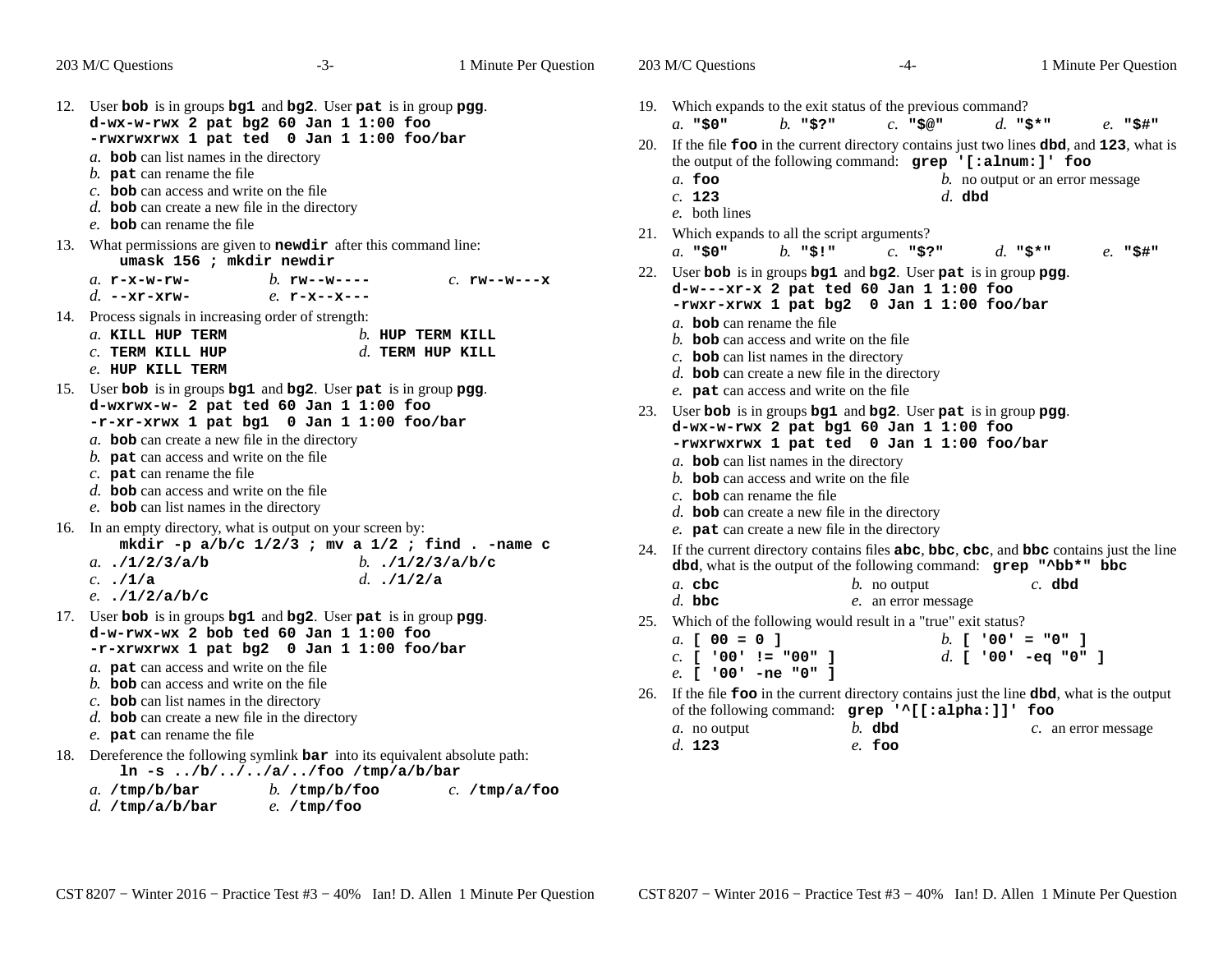|     | 203 M/C Questions                                                                                                                                                                                                                                                                                                                              | $-5-$                                                                                                                                                                                                                                                                                                                                                                                                                                                                                                              | 1 Minute Per Question                                                                                                                                                                                                                                                                                                                                                  |  | 203 M/C Questions                                                                                                                                                                                                                                                                                                                                                                                                             | -6-                      | 1 Minute Per Question                                                                                                                    |
|-----|------------------------------------------------------------------------------------------------------------------------------------------------------------------------------------------------------------------------------------------------------------------------------------------------------------------------------------------------|--------------------------------------------------------------------------------------------------------------------------------------------------------------------------------------------------------------------------------------------------------------------------------------------------------------------------------------------------------------------------------------------------------------------------------------------------------------------------------------------------------------------|------------------------------------------------------------------------------------------------------------------------------------------------------------------------------------------------------------------------------------------------------------------------------------------------------------------------------------------------------------------------|--|-------------------------------------------------------------------------------------------------------------------------------------------------------------------------------------------------------------------------------------------------------------------------------------------------------------------------------------------------------------------------------------------------------------------------------|--------------------------|------------------------------------------------------------------------------------------------------------------------------------------|
|     | a. only users in group bar<br>$b$ . only user $\texttt{foo}$<br>$c$ . anyone except user $f$ oo<br>$d.$ user foo and any user in group bar<br>e. only root can change the permissions                                                                                                                                                          | 27. Other than $\text{root}$ , who can change the permissions of the following directory?<br>dr-xrwxrwx 17 foo bar 4096 Apr 15 16:40.                                                                                                                                                                                                                                                                                                                                                                              |                                                                                                                                                                                                                                                                                                                                                                        |  | the digits in the word list section of the for loop.)<br>$s = 0$<br>for $i$ in 1 2 3 4<br>do<br>$s = \frac{s}{s}((s + i))$<br>done<br>echo "\$s"                                                                                                                                                                                                                                                                              |                          | 34. What is the output (if any) of this program fragment? (There are blanks between all                                                  |
|     | $a.$ SIGHUP<br>$d.$ SIGINT                                                                                                                                                                                                                                                                                                                     | 28. Which of the following signals is strongest (cannot be handled or ignored)?<br>$b.$ SIGTERM<br>e. SIGKILL                                                                                                                                                                                                                                                                                                                                                                                                      | $c.$ SIGSUSP                                                                                                                                                                                                                                                                                                                                                           |  | a. 1 2 3 4<br>d. 10                                                                                                                                                                                                                                                                                                                                                                                                           | $h_{\cdot}$ 1<br>e. 4321 | c. 1234                                                                                                                                  |
| 29. | a. $[a - e q 4]$<br>d. $a = 41$                                                                                                                                                                                                                                                                                                                | Which of the following commands would result in an error?<br>$b.$ [ 3 -eq 4 ]<br>e. $\lceil a \rceil = 4$ 1                                                                                                                                                                                                                                                                                                                                                                                                        | $c.$ [ 3 = 4 ]                                                                                                                                                                                                                                                                                                                                                         |  | dbd, what is the output of the following command: grep 'b*\$' bbc<br>$a$ . no output<br>$d.$ dbd                                                                                                                                                                                                                                                                                                                              | $b.$ cbc<br>$e$ . bbc    | 35. If the current directory contains files abc, bbc, cbc, and bbc contains just the line<br>$c$ . an error message                      |
|     | 30. When a personal crontab job runs, the current working directory is set to:<br>$a$ . the directory with the name /root<br>b. the HOME directory of the user who created the job<br>c. the system ROOT directory<br>$d.$ the current directory that was in use when the $c$ rontab job was created<br>e. the directory with the name /home   | 36.                                                                                                                                                                                                                                                                                                                                                                                                                                                                                                                | What value <b>umask</b> gives a new file permissions $\mathbf{r}$ - $\mathbf{r}$ - $\mathbf{r}$ - $\mathbf{r}$<br>a. 110<br>b. 326<br>c. 447<br>d. 220<br>e. 440<br>37. Which command line makes a directory dir into which anyone can put a file, but in<br>which nobody can see the names of the files that are there?<br>a. chmod 333.<br>b. cd dir ; chmod ugo-rw. |  |                                                                                                                                                                                                                                                                                                                                                                                                                               |                          |                                                                                                                                          |
|     | 31. Given the following shell script statement,<br>which of the following statements is true?<br>a. an "invalid number" error would result<br>$b$ . "[" is passed four arguments<br>$c.$ "SAME" would be printed<br>d. " $\mathbf{r}$ " is part of all " $\mathbf{if}$ " statements<br>e. " <b>fi'</b> would cause a "command not found" error | if $[$ "a" = "b" $]$ ; then echo SAME; fi                                                                                                                                                                                                                                                                                                                                                                                                                                                                          |                                                                                                                                                                                                                                                                                                                                                                        |  | $c.$ chmod 222 dir<br>$d.$ chmod 333 dir<br>$e.$ cd dir ; chmod ugo=w.<br>if it is found inside the password file?<br>b. if test string = /etc/passwd ; then echo OK ; fi                                                                                                                                                                                                                                                     |                          | 38. Which command sequence correctly searches for the string and then prints OK<br>a. if [ test string /etc/passwd ] ; then echo OK ; fi |
|     |                                                                                                                                                                                                                                                                                                                                                | 32. Given the following, can user bird in group sesame copy./footo bar?<br>$\text{drwx-wx--x}$ 2 root sesame 4096 Oct 7 14:00.<br>--wxrwxrwx 1 bird sesame 123 Oct 4 14:05 foo<br>$a$ . No, because foo has no read permissions for bird<br>$b$ . Yes, because <b>bird</b> has write permissions on $f$ oo<br>c. Yes; permissions don't apply because bird owns foo<br>$d.$ No, because the directory is not readable by $\vec{b} \cdot \vec{r}$<br>e. No, because the directory has no write permissions for bird |                                                                                                                                                                                                                                                                                                                                                                        |  | $c.$ if test string /etc/passwd ; then echo OK ; fi<br>e. if grep string /etc/passwd ; then echo OK ; fi<br>39. User bob is in groups bg1 and bg2. User pat is in group pgg.<br>$dr$ --- $wx$ --- 2 pat bg2 60 Jan 1 1:00 foo<br>-rw-rw-r-x 1 pat ted 0 Jan 1 1:00 foo/bar<br>$a$ . pat can create a new file in the directory<br>b. bob can list names in the directory<br>$c$ . <b>bob</b> can access and write on the file |                          | $d.$ if [ grep string /etc/passwd ] ; then echo OK ; fi                                                                                  |
|     | a. sort out<br>$d.$ we out                                                                                                                                                                                                                                                                                                                     | 33. Which command line below does not show any lines from inside the file out?<br>$b$ . tail out<br>e. more out                                                                                                                                                                                                                                                                                                                                                                                                    | $c.$ head out                                                                                                                                                                                                                                                                                                                                                          |  | $d.$ pat can rename the file<br>e. bob can rename the file                                                                                                                                                                                                                                                                                                                                                                    |                          |                                                                                                                                          |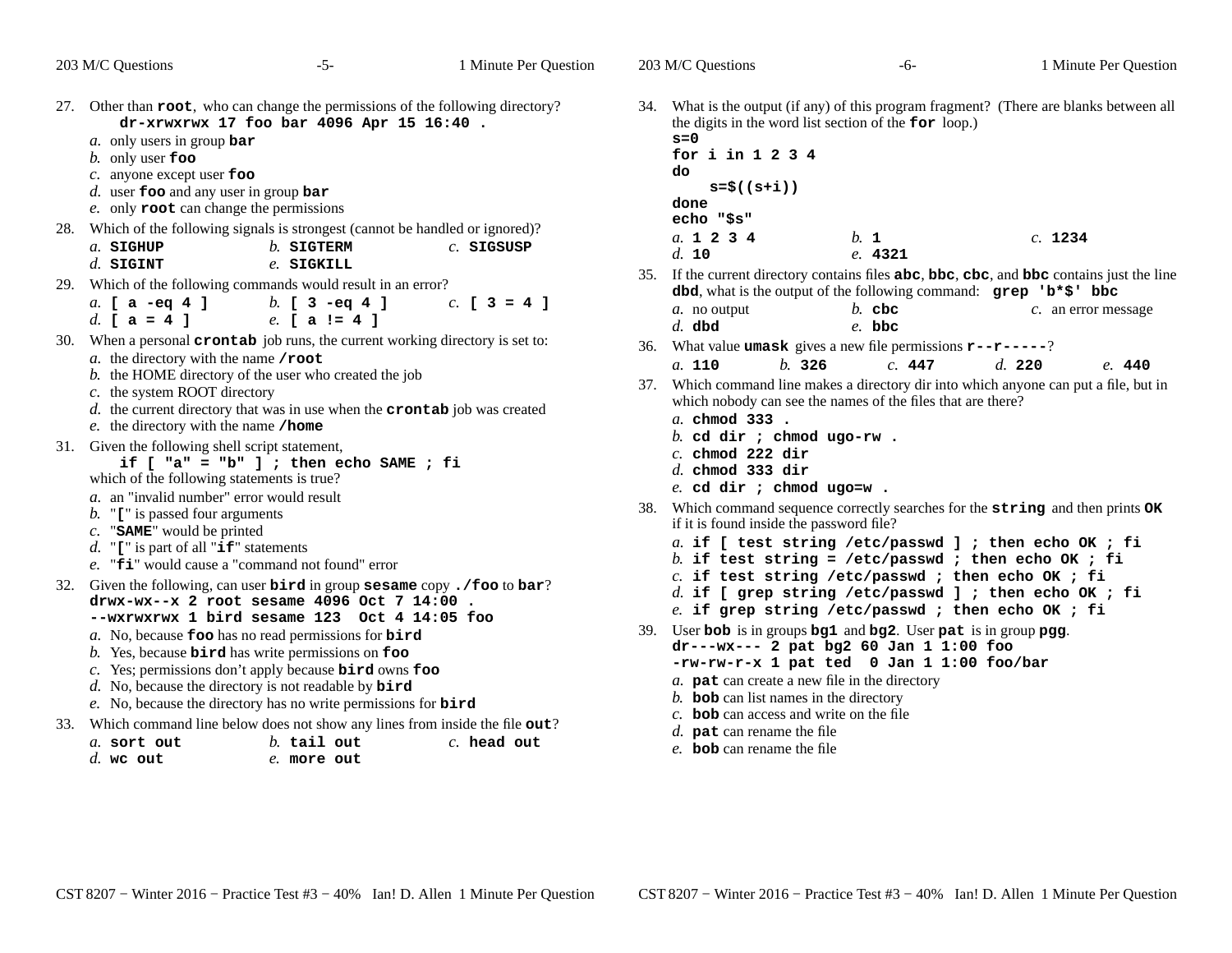|     | 203 M/C Questions                                                                                                                                  | $-7-$                                                                                                                                                                                                                                                                                                                                                                                 | 1 Minute Per Question                                                                                                                                                                                                                                 | 203 M/C Questions                                                                                                                                                                                                             | $-8-$                                                                                                                                                                                                                                                                                                                                                                                    | 1 Minute Per Question                                                                                                                                                                 |
|-----|----------------------------------------------------------------------------------------------------------------------------------------------------|---------------------------------------------------------------------------------------------------------------------------------------------------------------------------------------------------------------------------------------------------------------------------------------------------------------------------------------------------------------------------------------|-------------------------------------------------------------------------------------------------------------------------------------------------------------------------------------------------------------------------------------------------------|-------------------------------------------------------------------------------------------------------------------------------------------------------------------------------------------------------------------------------|------------------------------------------------------------------------------------------------------------------------------------------------------------------------------------------------------------------------------------------------------------------------------------------------------------------------------------------------------------------------------------------|---------------------------------------------------------------------------------------------------------------------------------------------------------------------------------------|
| 40. | $(data)$ in the file?                                                                                                                              | a. Permissions 100 on directory dir and 200 on file dir/bar.<br>b. Permissions 300 on directory $\text{dir}$ and 500 on file $\text{dir/bar}$ .<br>c. Permissions 300 on directory $\text{dir}$ and 300 on file $\text{dir/bar}$ .<br>d. Permissions 500 on directory $\text{dir}$ and 400 on file $\text{dir/bar}$ .<br>e. Permissions 100 on directory dir and 100 on file dir/bar. | Given my directory dir and my file dir/bar owned by me, which permissions<br>allow me to delete the file $dir/bar$ from the directory, but not change the content<br>41. The minimum permissions you need to append to a file foo in directory a are: | $a.$ foo<br>$d.$ no output<br>48. Which command line would show the inode number of a file?<br>$a$ . 1s $-i$ file<br>$d.$ cat -1 file<br>49. A shell script named <b>bar</b> is executed as follows:<br>./bar "a b" "c d e" f | of the following command: grep '[[:alpha:]]' foo<br>b. an error message<br>e. 123<br>$b.$ find $-i.$ file<br>$e.$ cat $-i$ file                                                                                                                                                                                                                                                          | 47. If the file foo in the current directory contains just the line dbd, what is the output<br>$c.$ dbd<br>$c.$ ls $-1$ file                                                          |
|     | $a.$ wx on $a, w$ on foo<br>$c.$ x on a, w on foo<br>e. $rwx$ on $a$ , none on foo                                                                 |                                                                                                                                                                                                                                                                                                                                                                                       | b. wx on $a$ , none on foo<br>d. rwx on a, rw on foo                                                                                                                                                                                                  | Inside the script is the line: $echo$ "\$3"<br>$a.$ "f"                                                                                                                                                                       | What is the output on your screen from this line?<br>$b.$ \$3                                                                                                                                                                                                                                                                                                                            | $c$ . $f$                                                                                                                                                                             |
|     | a. millisecond<br>$d.$ second                                                                                                                      | 42. The <b>cron</b> system can run commands at most every<br>$b.$ hour<br>e. minute                                                                                                                                                                                                                                                                                                   | $c.$ day                                                                                                                                                                                                                                              | d. c d e<br>white space?                                                                                                                                                                                                      | $e$ . a $b$                                                                                                                                                                                                                                                                                                                                                                              | 50. Which of the following regular expressions would match only lines that contain no                                                                                                 |
|     | a. run the user's crontab jobs at 2pm<br>b. issue an error message                                                                                 | 43. What would the following command do: at 2pm                                                                                                                                                                                                                                                                                                                                       |                                                                                                                                                                                                                                                       | a. [ $\land$ : space: ]*<br>$c. \land [\text{[:space:]}]$ *\$<br>$e.$ [^[:space:]]*                                                                                                                                           |                                                                                                                                                                                                                                                                                                                                                                                          | b. $[^{\wedge}$ [:space: ]] *\$<br>d. $\wedge$ [ $\wedge$ [:space:]]*\$                                                                                                               |
|     |                                                                                                                                                    | c. read commands from stdin to be run every day at 2pm<br>$d.$ run the user's <b>crontab</b> jobs every day at 2pm<br>e. read commands from stdin to be run once at 2pm                                                                                                                                                                                                               |                                                                                                                                                                                                                                                       | (data) in the file?                                                                                                                                                                                                           |                                                                                                                                                                                                                                                                                                                                                                                          | 51. Given my directory $\text{dir}$ and my file $\text{dir/bar}$ owned by me, which permissions<br>allow me to delete the file dir/bar from the directory, but not change the content |
|     | b. 123<br>$c.$ bash: [123: command not found                                                                                                       | 44. If <b>a=123</b> and <b>b=456</b> then what is the output of the following sequence of<br>commands: if [\$a = \$b] ; then echo \$a ; fi<br>a. test: a=123: integer expression expected                                                                                                                                                                                             |                                                                                                                                                                                                                                                       |                                                                                                                                                                                                                               | a. Permissions 500 on directory dir and 500 on file dir/bar.<br>b. Permissions 300 on directory $\text{dir}$ and 200 on file $\text{dir/bar}$ .<br>c. Permissions 100 on directory $\text{dir}$ and 500 on file $\text{dir/bar}$ .<br>$d$ . Permissions 300 on directory $\text{dir}$ and 400 on file $\text{dir/bar}$ .<br>e. Permissions 100 on directory dir and 300 on file dir/bar. |                                                                                                                                                                                       |
|     | $d.$ no output                                                                                                                                     | e. test: \$a: string expression expected                                                                                                                                                                                                                                                                                                                                              |                                                                                                                                                                                                                                                       |                                                                                                                                                                                                                               |                                                                                                                                                                                                                                                                                                                                                                                          | 52. Given my directory $\text{dir}$ and my file $\text{dir}/c$ owned by me, which permissions<br>allow me to access and change or create new content (data) in the file $dir/c$ but   |
|     | a. 1<br>$b. \circ$                                                                                                                                 | 45. What is the output on your screen of the following sequence of commands:<br>$a=4$ ; $b=4$ ; [\$a -le \$b ]; echo \$?<br>c. the number 1 or 0 followed by another 1 or 0 on a new line<br>$d.$ test: \$a: integer expression expected                                                                                                                                              |                                                                                                                                                                                                                                                       | not delete the file?                                                                                                                                                                                                          | a. Permissions 200 on directory dir and 200 on file dir/c.<br>b. Permissions 100 on directory $\text{dir}$ and 100 on file $\text{dir}/c$ .<br>c. Permissions 600 on directory $\text{dir}$ and 700 on file $\text{dir}/c$ .<br>d. Permissions 400 on directory $\text{dir}$ and 400 on file $\text{dir}/c$ .<br>e. Permissions 100 on directory dir and 200 on file dir/c.              |                                                                                                                                                                                       |
|     | e. no output                                                                                                                                       |                                                                                                                                                                                                                                                                                                                                                                                       |                                                                                                                                                                                                                                                       | 53. To bring a background shell job into the foreground, type:                                                                                                                                                                |                                                                                                                                                                                                                                                                                                                                                                                          |                                                                                                                                                                                       |
|     | only one or more alphanumeric characters?                                                                                                          |                                                                                                                                                                                                                                                                                                                                                                                       | 46. Which of the following regular expressions would match only lines that contain                                                                                                                                                                    | $a.$ [Ctrl-D]<br>$d.$ fg                                                                                                                                                                                                      | $b.$ bg<br>e. kill %1                                                                                                                                                                                                                                                                                                                                                                    | $c.$ [Ctrl-Z]                                                                                                                                                                         |
|     | a. $\wedge$ [[:alnum:]]*\$<br>b. [[:alnum:]][[:alnum:]]*<br>$c.$ [a-z0-9][a-z0-9]*<br>d. [[:alnum:]]*<br>$e. \land [[:{alnum:}]][[:{alnum:}])$ *\$ |                                                                                                                                                                                                                                                                                                                                                                                       |                                                                                                                                                                                                                                                       | $a.$ dbd<br>$d.$ cbc                                                                                                                                                                                                          | $b$ . no output<br>$e.$ bbc                                                                                                                                                                                                                                                                                                                                                              | 54. If the current directory contains files abc, bbc, cbc, and bbc contains just the line<br>dbd, what is the output of the following command: grep 'Abb*' bbc<br>c. an error message |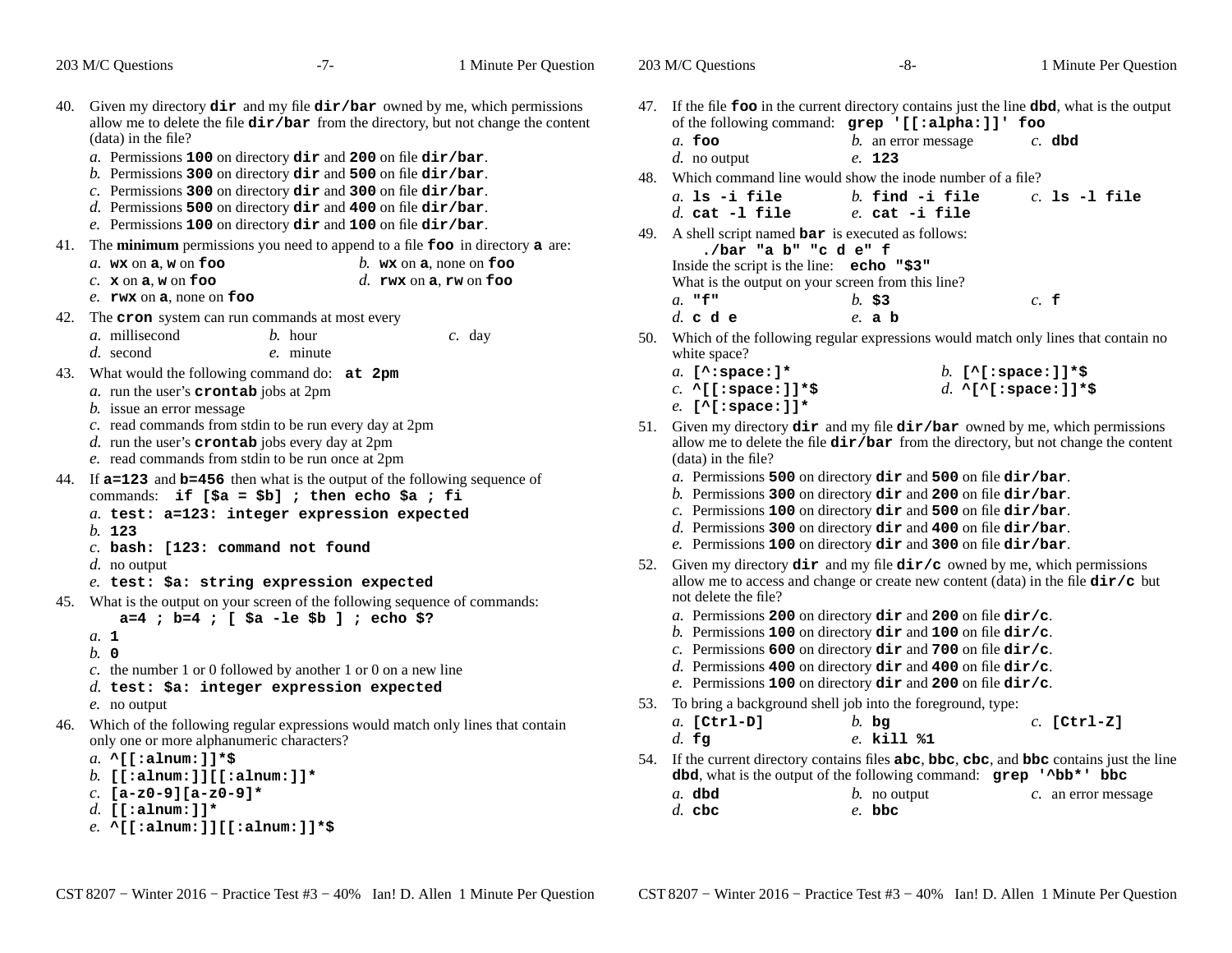|     | 203 M/C Questions                                                                                                                                                                                                                                                                                        | $-9-$                                                                                                                                                                                                                                                                                                                                  | 1 Minute Per Question                                         |            | 203 M/C Questions                                                                                                                                                                                                                                                                                                                                                                                                     | $-10-$                                                                                                                                                                                                       | 1 Minute Per Question                                                                                                                                                                                                  |  |  |
|-----|----------------------------------------------------------------------------------------------------------------------------------------------------------------------------------------------------------------------------------------------------------------------------------------------------------|----------------------------------------------------------------------------------------------------------------------------------------------------------------------------------------------------------------------------------------------------------------------------------------------------------------------------------------|---------------------------------------------------------------|------------|-----------------------------------------------------------------------------------------------------------------------------------------------------------------------------------------------------------------------------------------------------------------------------------------------------------------------------------------------------------------------------------------------------------------------|--------------------------------------------------------------------------------------------------------------------------------------------------------------------------------------------------------------|------------------------------------------------------------------------------------------------------------------------------------------------------------------------------------------------------------------------|--|--|
| 56. | 55. What command changes a user's password?<br>$a.$ chpasswd<br>$d.$ mkpasswd<br>A Unix/Linux "tarball" is:                                                                                                                                                                                              | $b.$ password<br>e. chsh                                                                                                                                                                                                                                                                                                               | $c.$ passwd                                                   |            | 63. User bob is in groups bg1 and bg2. User pat is in group pgg.<br>a. pat can rename the file                                                                                                                                                                                                                                                                                                                        | d--x----w- 2 pat ted 60 Jan 1 1:00 foo<br>--w-r-xrwx 1 pat bg2 0 Jan 1 1:00 foo/bar                                                                                                                          |                                                                                                                                                                                                                        |  |  |
|     |                                                                                                                                                                                                                                                                                                          | a. a multi-file directory containing individual compressed files<br>b. a single compressed file containing one uncompressed file<br>c. a single-file that contains individual uncompressed files<br>$d.$ a single-file that contains individual compressed files<br>e. a multi-file directory containing individual uncompressed files |                                                               |            | $b$ . pat can access and write on the file<br>$c$ . bob can list names in the directory<br>$d.$ bob can create a new file in the directory<br>e. <b>bob</b> can access and write on the file<br>64. Which command usually goes in your . bash_profile file?                                                                                                                                                           |                                                                                                                                                                                                              |                                                                                                                                                                                                                        |  |  |
|     | 57. If I mount one file system on directory $/a$ and another file system on directory $/b$ ,<br>how can I link the existing file /a/foo to the new pathname /b/new?<br>a. In $/a/foo/b/new$<br>b. In /b/new /a/foo<br>c. $\ln -s$ /a/foo /b/new<br>d. In $-s$ /b/new /a/foo<br>e. In $/a$ /new $/b$ /foo |                                                                                                                                                                                                                                                                                                                                        |                                                               | 65.        | a. source ./.bashrc<br>b. cat $\cdot$ /. bashrc<br>$c.$ ./.bashrc source<br>$d.$ source ./.bash_profile<br>e /.bash profile source<br>Which of these commands makes a file owned by me, also readable by me?<br>$b.$ chmod r+u myfile<br>a. umask 400 myfile                                                                                                                                                          |                                                                                                                                                                                                              |                                                                                                                                                                                                                        |  |  |
| 58. | Which of these statements is true?                                                                                                                                                                                                                                                                       | a. you may be able to rename a file even if you do not own the file<br>b. you can change the permissions of any file to which you can write<br>c. you can only remove a file name if the file is owned by you<br>d. you can only remove a file name if the file is writable by you<br>e. you can only make links to files owned by you |                                                               | 66.<br>67. | $c.$ umask 300 ./myfile<br>$e.$ chmod $r = u.$ /myfile<br>$a.$ "\$0"<br>$b.$ "\$@"                                                                                                                                                                                                                                                                                                                                    | Inside a shell script, which expands to the name of the script itself?<br>$c.$ "\$?"                                                                                                                         | d. chmod $u+r$ ./myfile<br>d. $\cdot$ s#"<br>"\$*"<br>e.<br>When a user named bob runs a command in a setuid executable file owned by<br>foo, in a directory owned by root, the file executes with the permissions of: |  |  |
|     | a. no output<br>$d.$ nosuchfile<br>$e.$ dog                                                                                                                                                                                                                                                              | 59. In a directory containing one file named dog, what is the output on your screen<br>after this command line: 2>/dev/null ls nosuchfile<br>$b.$ ls: nosuchfile: No such file or directory<br>$c.$ bash: $2$ >/dev/null: command not found                                                                                            |                                                               | 68.        | a root and foo<br>$d.$ root                                                                                                                                                                                                                                                                                                                                                                                           | $h$ . foo<br>$e$ . bob<br>a. no: you can't have inode numbers on three file systems<br>b. no: inode numbers are unique across all file systems<br>c. yes: inode numbers are only unique inside a file system | c. root and bob<br>Can three different files have the same inode number on three different file systems?                                                                                                               |  |  |
|     | how many times will the loop iterate?<br>a. 9 iterations<br>d. 6 iterations                                                                                                                                                                                                                              | 60. If a script named $bar$ contains a loop that starts: $for$ i do<br>and the script is executed using this command line:<br>./bara 'bd'ef"gh"a<br>b. 8 iterations<br>e. 1 iteration                                                                                                                                                  | $c.$ 7 iterations                                             |            | $d.$ yes: if the files are all names for the same inode<br>e. no: inode numbers only apply to directories, not files<br>What value <b>umask</b> gives a new file permissions $r$ - $r$ - $r$ - $-2$ ?<br>69.<br>h. 237<br>c. 110<br>a. 446<br>d. 440<br>The <i>difference</i> between the system (root) crontab and all the user (personal)<br>70.<br>crontabs is:<br>a. the system crontab also has the userid in it |                                                                                                                                                                                                              | e. 220                                                                                                                                                                                                                 |  |  |
|     | $a$ . no output<br>d. an error message                                                                                                                                                                                                                                                                   | 61. If the file foo in the current directory contains just two lines 123 and abc, what is<br>the output of the following command: grep '[[:alpha:]]' foo<br>b. 123<br>$e$ . abc                                                                                                                                                        | $c.$ foo                                                      |            | $b$ . the personal crontab also has the userid in it<br>e. the system crontab has the date and time in it                                                                                                                                                                                                                                                                                                             | c. the personal crontab only runs commands once<br>$d.$ the personal crontab has the date and time in it                                                                                                     |                                                                                                                                                                                                                        |  |  |
| 62. | exactly one character of any kind?<br>$a. \wedge .$ \$<br>$b. \ \cdot \cdot \cdot$ \$                                                                                                                                                                                                                    | Which of the following regular expressions would match only lines that contain<br>$c. \lambda$ *\$                                                                                                                                                                                                                                     | $d. \ \ \star \ \cdot \ \sharp$<br>$e. \ \ \ \ \ \ \ \ \ \ \$ |            |                                                                                                                                                                                                                                                                                                                                                                                                                       |                                                                                                                                                                                                              |                                                                                                                                                                                                                        |  |  |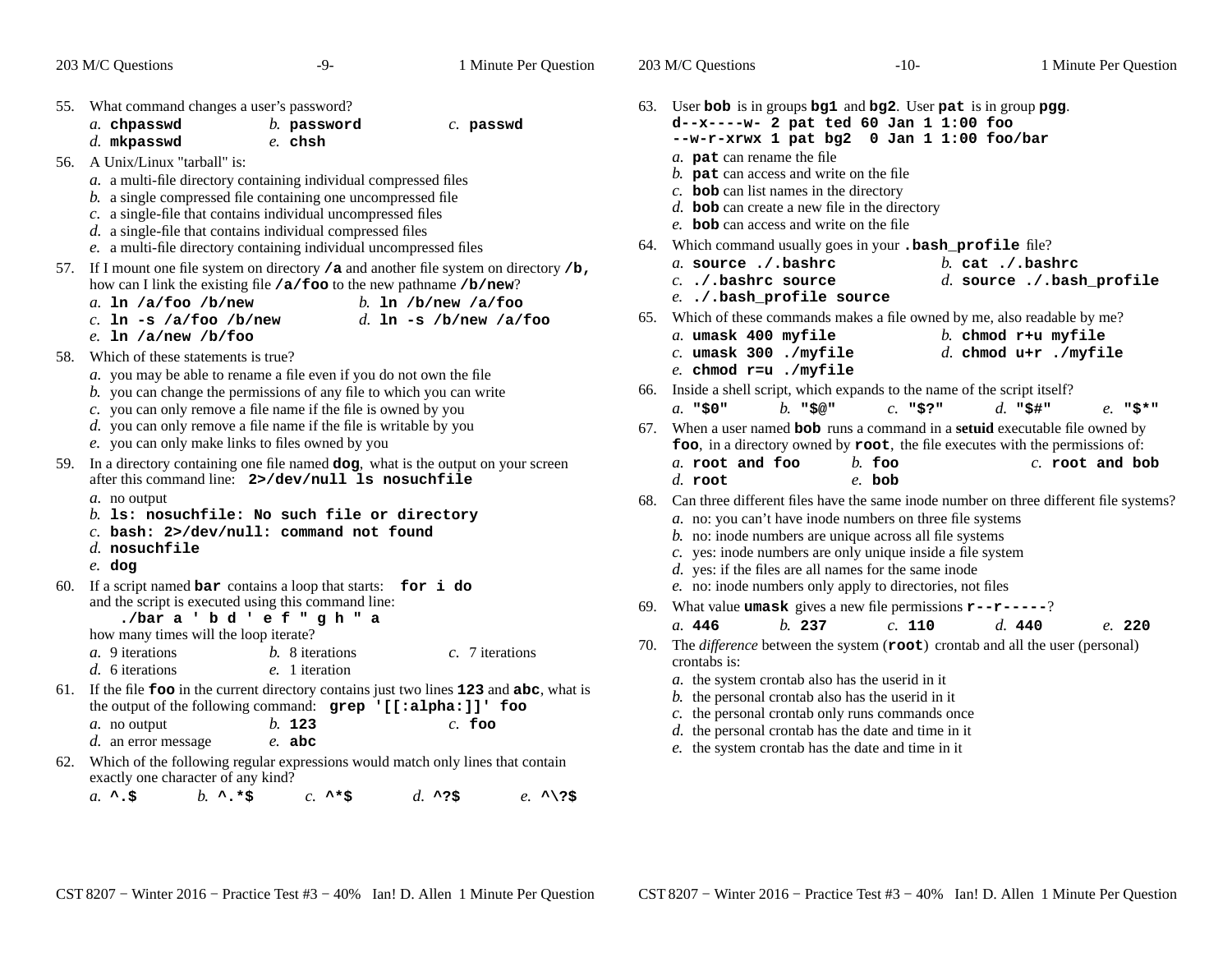| 203 M/C Questions                                                                                                                                                                                                                                                                                                                                                                               | $-11-$                         | 1 Minute Per Question                             | 203 M/C Questions                          | $-12-$                                                                                                                                                                                                                                       | 1 Minute Per Question                                                                                                                                                                |
|-------------------------------------------------------------------------------------------------------------------------------------------------------------------------------------------------------------------------------------------------------------------------------------------------------------------------------------------------------------------------------------------------|--------------------------------|---------------------------------------------------|--------------------------------------------|----------------------------------------------------------------------------------------------------------------------------------------------------------------------------------------------------------------------------------------------|--------------------------------------------------------------------------------------------------------------------------------------------------------------------------------------|
| 71. User bob is in groups bg1 and bg2. User pat is in group pgg.<br>d--x-----x 2 pat pgg 60 Jan 1 1:00 foo<br>$-r-rxw$ x-w- 1 bob bg1 0 Jan 1 1:00 foo/bar<br>a. <b>pat</b> can access and write on the file<br>$b$ . bob can list names in the directory<br>$c$ . bob can create a new file in the directory<br>$d.$ pat can rename the file<br>e. <b>bob</b> can access and write on the file |                                |                                                   | a. 1<br>$d.$ no output<br>e. 0             | 78. What is the output on your screen of the following sequence of commands:<br>$i = 00$ ; [ $5i -eq 0$ ]; echo \$?<br>b. the number 0 or 1 followed by another 0 or 1 on a new line<br>$c.$ test: \$i: integer expression expected          |                                                                                                                                                                                      |
| 72. The minimum permissions you need to read a file foo in directory a are:<br>a. $\mathbf{r}$ wx on a, none on foo<br>c. $x$ on $a, r$ on foo<br>e. $wx$ on $a$ , none on foo                                                                                                                                                                                                                  |                                | b. wx on $a$ , w on foo<br>d. rwx on a, rw on foo | $(data)$ in the file?                      | 79. Given my directory $\text{dir}$ and my file $\text{dir}/c$ owned by me, which permissions<br>a. Permissions 100 on directory dir and 200 on file dir/c.<br>b. Permissions 300 on directory $\text{dir}$ and 500 on file $\text{dir}/c$ . | allow me to delete the file $\text{dir}/c$ from the directory, but not change the content                                                                                            |
| 73. What is the output on your screen of the following sequence of commands:<br>$x = ok$ ; $y = ok$ ; $[x = y]$<br>a. test: x: integer expression expected                                                                                                                                                                                                                                      |                                |                                                   |                                            | c. Permissions 300 on directory $\text{dir}$ and 300 on file $\text{dir}/c$ .<br>d. Permissions 100 on directory $\text{dir}$ and 100 on file $\text{dir}/c$ .<br>e. Permissions 500 on directory dir and 400 on file dir/c.                 |                                                                                                                                                                                      |
| <i>b</i> . no output on screen<br>$c. \quad 0$<br>d. 1<br>e. bash: x: command not found                                                                                                                                                                                                                                                                                                         |                                |                                                   | a. 123<br>$d.$ foo                         | of the following command: grep '[[:alpha:]]' foo<br>$b$ . no output<br>$e$ . dbd                                                                                                                                                             | 80. If the file foo in the current directory contains just the line 123, what is the output<br>c. an error message                                                                   |
| 74. Which command sequence correctly compares the two numbers and prints OK?<br>a. if $(3 < 4)$ ; then echo OK; fi<br>b. if ( $!$ 4 < 3 ) ; then echo OK ; fi                                                                                                                                                                                                                                   |                                |                                                   | a. $at -1 2$<br>$d.$ at $-m$ 2             | $b.$ atg 2<br>$e.$ at $-v$ 2                                                                                                                                                                                                                 | 81. What command would you use to see the command that at job number 2 will run?<br>$c.$ at $-c.$ 2                                                                                  |
| $c.$ if [ ! 4 -gt 3 ] ; then echo OK ; fi<br>d. if $[4 - ge 3]$ ; then echo OK; fi<br>e. if $[4 > 3]$ ; then echo OK; fi                                                                                                                                                                                                                                                                        |                                |                                                   | a. c d                                     | 82. What would be the output of the following command line:<br>echo a b c d   awk '{print $$2$ }'<br>$b.$ \$2                                                                                                                                | $c$ . no output                                                                                                                                                                      |
| 75. To list your personal crontab, type:<br>a. crontab -1<br>c. cat crontab                                                                                                                                                                                                                                                                                                                     |                                | b. $/var/log/crontab$<br>d. /etc/crontab          | $d.$ b                                     | $e$ . a $b$<br>83. What is the output on your screen of the following command sequence:<br>$i=04$ ; test $5i = 4$ ; echo \$?                                                                                                                 |                                                                                                                                                                                      |
| $e.$ atg<br>76. Inside a shell script, which correctly expands to be the first script argument without<br>processing any special characters in the argument?                                                                                                                                                                                                                                    |                                |                                                   | b. no output                               | a. the number 0 or 1 followed by another 0 or 1 on a new line<br>$c.$ test: \$i: integer expression expected                                                                                                                                 |                                                                                                                                                                                      |
| a. \$1<br>d. $\setminus$ \$1<br>77. If archive.tar.gz is a compressed tar archive, which command could you run                                                                                                                                                                                                                                                                                  | $b.$ $\sqrt{51}$<br>$e.$ "\$1" | $c.$ "\\$1"                                       | d. 0<br>e. 1                               | 84. In an empty directory, what is output on your screen by:                                                                                                                                                                                 |                                                                                                                                                                                      |
| to produce a listing of its contents without extracting it?<br>a. tar -tgz archive.tar.gz<br>$b$ . tar -tzf archive<br>$c.$ tar -tgz archive                                                                                                                                                                                                                                                    |                                |                                                   | a. $\mathcal{A}/a/b/c$<br>d. $(1/2/3/b/c)$ | b. $.1/2/a/b$<br>e. $\sqrt{1/2/3/a/b}$                                                                                                                                                                                                       | mkdir -p $a/b/c$ 1/2/3; mv $a/b$ 1/2/3; find. -name c<br>$c.$ $\frac{1}{2}/\frac{3}{c}$<br>85. If the current directory contains files abc, bbc, cbc, and bbc contains just the line |
| $d.$ tar -tzf archive.tar.gz<br>$e$ . tar -xzf archive.tar.gz                                                                                                                                                                                                                                                                                                                                   |                                |                                                   | a. no output<br>d. an error message        | dbd, what is the output of the following command: grep 'bb*\$' bbc<br>$b.$ bbc<br>$e$ . dbd                                                                                                                                                  | $c.$ cbc                                                                                                                                                                             |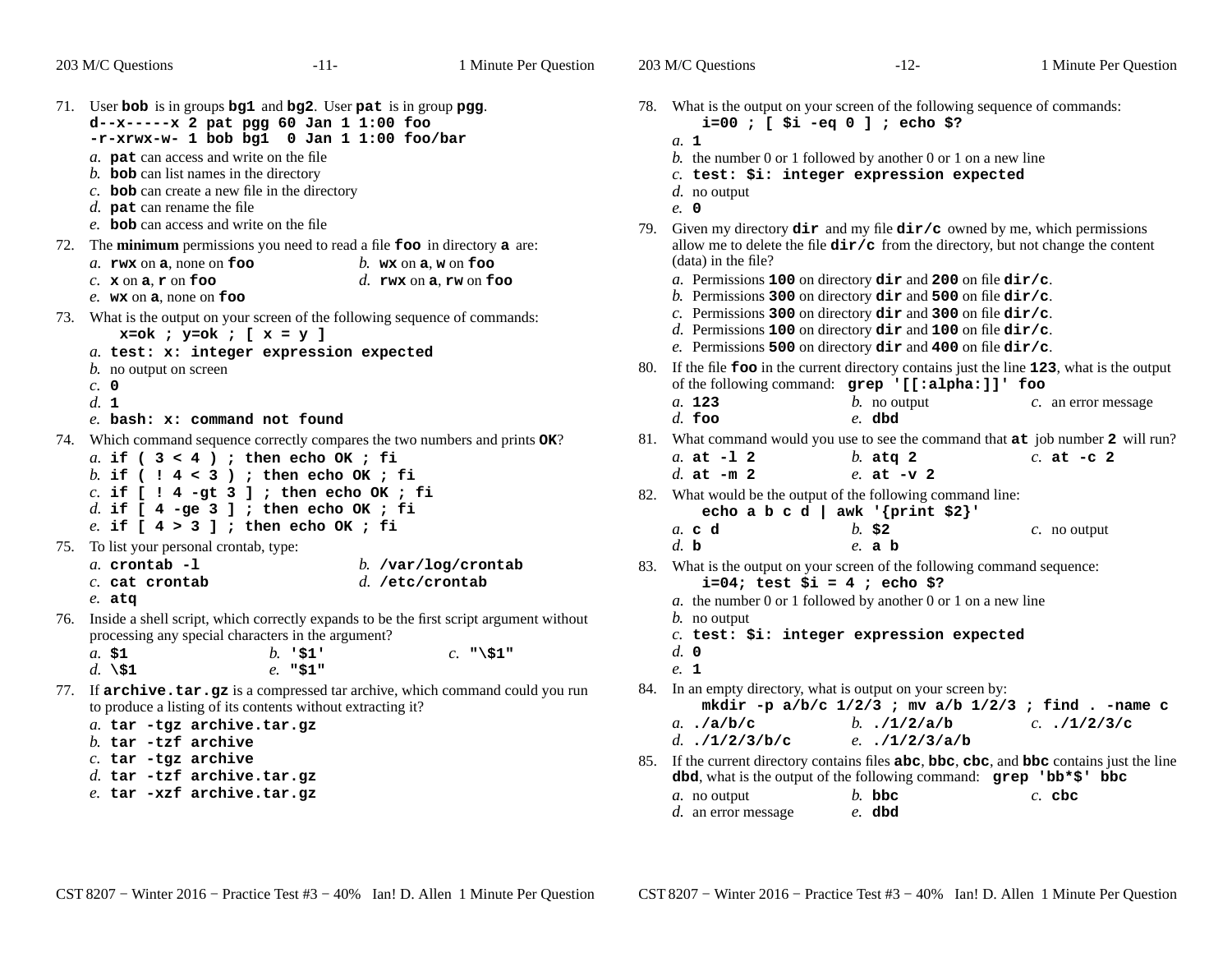203 M/C Questions

203 M/C Questions

*e.* no output

|     | 86. Which of the following regular expressions would match only lines that contain an                                                                                                                                     |
|-----|---------------------------------------------------------------------------------------------------------------------------------------------------------------------------------------------------------------------------|
|     | A or a B somewhere?<br>$b. \ \^A$ *B*\$<br>a. [ $AB$ ]<br>$c.$ [AB]                                                                                                                                                       |
|     | d. $\land$ [AB]\$<br>e. $[^{\wedge}$ [AB]] *                                                                                                                                                                              |
| 87. | Given the following, can user bird in group sesame rename. / foo to bar?<br>d----wx--- 2 root sesame 4096 Oct 7 14:00.<br>----- 1 bird sesame 123 Oct 4 14:05 foo<br>a. No, because <b>bird</b> cannot read the directory |
|     | b. Yes; permissions don't apply because bird owns foo                                                                                                                                                                     |
|     | c. No, because the directory has no permissions for other users                                                                                                                                                           |
|     | $d.$ No, because <b>bird</b> has no permissions on $\textbf{foo}$                                                                                                                                                         |
|     | e. Yes, because <b>bird</b> 's group matches the group writable directory                                                                                                                                                 |
| 88. | User bob is in groups bg1 and bg2. User pat is in group pgg.                                                                                                                                                              |
|     | $d - xr - - -x$ 2 bob ted 60 Jan 1 1:00 foo                                                                                                                                                                               |
|     | $-$ -w--w-r-x 1 bob bg1 0 Jan 1 1:00 foo/bar                                                                                                                                                                              |
|     | a. bob can access and write on the file                                                                                                                                                                                   |
|     | b. $\mathbf{pat}$ can rename the file<br>$c$ . bob can list names in the directory                                                                                                                                        |
|     | $d.$ bob can create a new file in the directory                                                                                                                                                                           |
|     | e. pat can access and write on the file                                                                                                                                                                                   |
| 89. | User bob is in groups bg1 and bg2. User pat is in group pgg.                                                                                                                                                              |
|     | $d - x + x - w - 2$ bob pgg 60 Jan 1 1:00 foo                                                                                                                                                                             |
|     | --w----r-x 1 bob bg2 0 Jan 1 1:00 foo/bar                                                                                                                                                                                 |
|     | a. <b>bob</b> can access and write on the file                                                                                                                                                                            |
|     | b. $\mathbf{pat}$ can rename the file                                                                                                                                                                                     |
|     | $c$ . bob can list names in the directory<br>$d.$ bob can create a new file in the directory                                                                                                                              |
|     | e. pat can access and write on the file                                                                                                                                                                                   |
| 90. | Which of the following programs uses file GLOBbing expressions rather than                                                                                                                                                |
|     | regular expressions for matching:                                                                                                                                                                                         |
|     | $c.$ vi<br>$b.$ egrep<br>a. grep                                                                                                                                                                                          |
|     | $d.$ less<br>$e.$ find                                                                                                                                                                                                    |
|     | 91. What is the output on your screen of the following command sequence:<br>a=1 ; b=2 ; test \$b -ge \$a ; echo \$?                                                                                                       |
|     | a. no output on screen                                                                                                                                                                                                    |
|     | b. the number 1 or 0 followed by another 1 or 0 on a new line                                                                                                                                                             |
|     | $c.$ test: \$b: integer expression expected                                                                                                                                                                               |

- *d.* **<sup>1</sup>**
- *e.* **0**

92. User **bob** is in groups **bg1** and **bg2**. User **pat** is in group **pgg**. **dr-xrwx--x 2 pat pgg 60 Jan 1 1:00 foo --w----r-x 1 bob bg2 <sup>0</sup> Jan 1 1:00 foo/bar** *a.* **pat** can rename the file *b.* **pat** can access and write on the file *c.* **bob** can access and write on the file *d.* **bob** can list names in the directory *e.* **bob** can create a new file in the directory 93. Given my directory **dir** and my file **dir/bar** owned by me, which permissions allow me to access and change or create new content (data) in the file **dir/bar**but not delete the file? *a.* Permissions **<sup>600</sup>** on directory **dir** and **<sup>700</sup>** on file **dir/bar**. *b.* Permissions **<sup>300</sup>** on directory **dir** and **<sup>200</sup>** on file **dir/bar**. *c.* Permissions **<sup>400</sup>** on directory **dir** and **<sup>400</sup>** on file **dir/bar**. *d.* Permissions **<sup>500</sup>** on directory **dir** and **<sup>600</sup>** on file **dir/bar**. *e.* Permissions **<sup>100</sup>** on directory **dir** and **<sup>100</sup>** on file **dir/bar**. 94. User **bob** is in groups **bg1** and **bg2**. User **pat** is in group **pgg**. **d--xrwx--x 2 bob ted 60 Jan 1 1:00 foo ----rw--w- 1 bob bg1 <sup>0</sup> Jan 1 1:00 foo/bar** *a.* **bob** can access and write on the file *b.* **pat** can rename the file *c.* **bob** can create a new file in the directory *d.* **bob** can list names in the directory *e.* **pat** can access and write on the file 95. Which command removes adjacent duplicate lines from a file? *a.* **dup** *b.* **dupl** *c.* **unique** *d.* **uniq** *e.* **duplicate** 96. What minimal permissions must you have on a directory to be able to execute successfully the command **ls** . from *inside* the directory? *a.* **-wx** *b.* **--x** *c.* **rw-** *d.* **r-x** *e.* **r--** 97. If the current directory contains 10 visible files and 5 visible sub-directories, what isthe output on your screen of this command: **ls -d \*/.***a.* **\*/.** *b.* 5 directory names *c.* an error message because **\*/.** does not exist *d.* 15 pathnames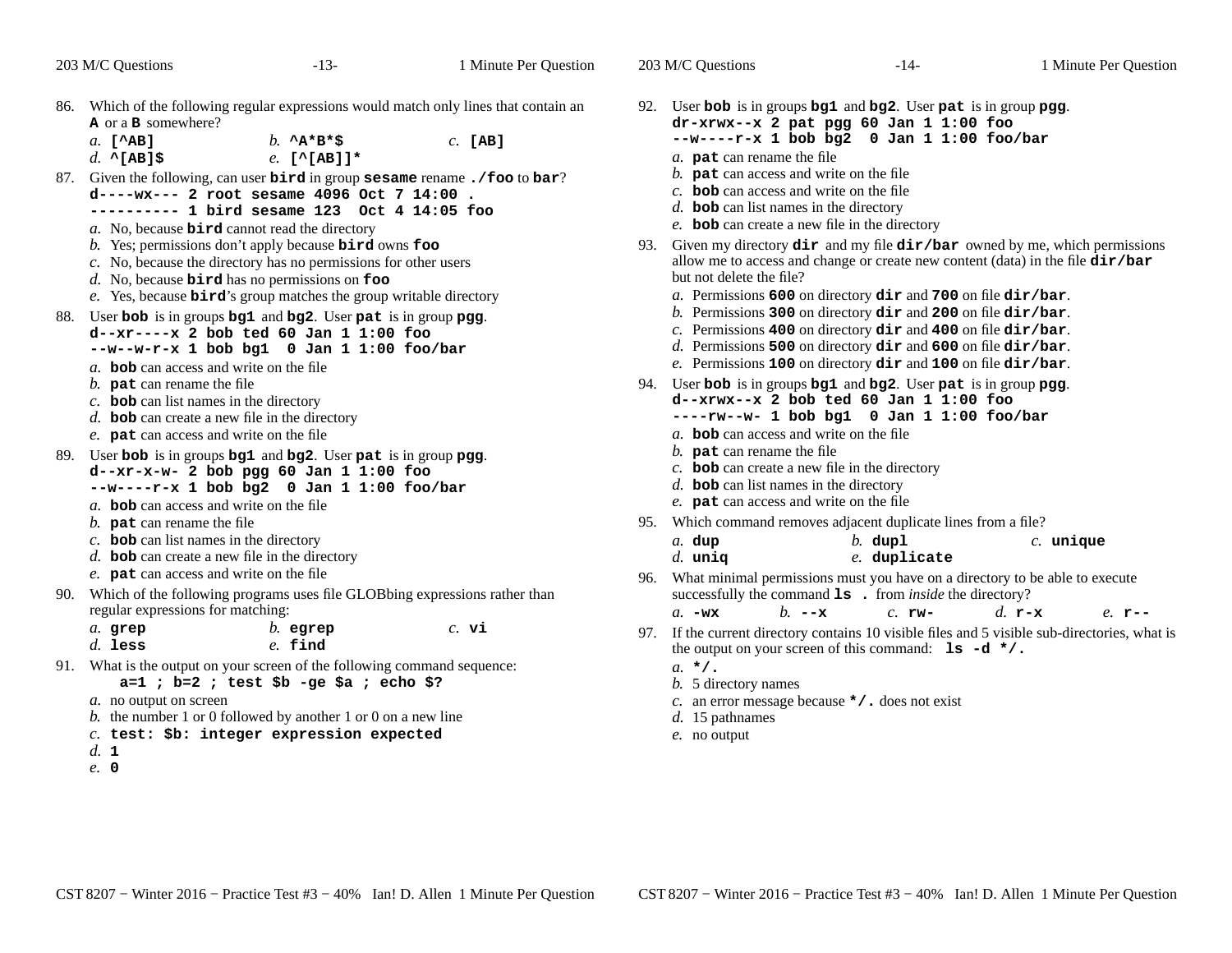| 203 M/C Questions                                                                                                                                                                                                                                                                                                                                                                     | $-15-$                                                                                            | 1 Minute Per Question |
|---------------------------------------------------------------------------------------------------------------------------------------------------------------------------------------------------------------------------------------------------------------------------------------------------------------------------------------------------------------------------------------|---------------------------------------------------------------------------------------------------|-----------------------|
| User bob is in groups bg1 and bg2. User pat is in group pgg.<br>98.<br>dr-xrwx-wx 2 pat ted 60 Jan 1 1:00 foo<br>-r-xr-xrwx 1 pat bg2 0 Jan 1 1:00 foo/bar<br>a. bob can list names in the directory<br>b. $pat$ can create a new file in the directory<br>$c$ . pat can access and write on the file<br>d. bob can rename the file<br>e. <b>bob</b> can access and write on the file |                                                                                                   |                       |
| What command manipulates your personal list of repeated scheduled commands:<br>99.<br>a. crontab<br>$d.$ ps $1$ xww                                                                                                                                                                                                                                                                   | $b.$ dmesg<br>$e$ . psmine                                                                        | $c.$ showall          |
| 100. What command line shows only your own processes, not all processes?<br>a. ps lxww<br>$d.$ dmesg                                                                                                                                                                                                                                                                                  | $b.$ psmine<br>e. crontab                                                                         | $c.$ showall          |
| 101. Which of the following options for bash or sh might be useful for debugging a<br>shell script?<br>$a. -z$<br>$h - x$                                                                                                                                                                                                                                                             | $d_{-}$ -1<br>$c. -c$                                                                             | $e. -r$               |
| 102. In an empty directory, what is output on your screen by:<br>a. $(1/2/a/b)$<br>d. $.11/2/c$                                                                                                                                                                                                                                                                                       | mkdir -p $a/b/c$ 1/2/3; mv $a/b$ 1/2; find. -name c<br>b. $.1/2/b/c$<br>e. $.1/a/b$               | $c.$ ./a/b/c          |
| 103. If a=123 and b=456 then what is the output of the following sequence of<br>commands: if $\xi a = \xi b$ ; then echo $\xi a$ ; fi<br>a. test: a=123: integer expression expected<br>b. bash: 123: command not found<br>$c.$ no output<br>d. 123<br>e. test: \$a: string expression expected                                                                                       |                                                                                                   |                       |
| 104. User bob is in groups bg1 and bg2. User pat is in group pgg.<br>drw-r-xrwx 2 pat bg1 60 Jan 1 1:00 foo<br>-rwxrwxr-x 1 pat ted 0 Jan 1 1:00 foo/bar<br>a. bob can list names in the directory<br>b. $pat$ can rename the file<br>$c$ . bob can access and write on the file<br>$d.$ pat can create a new file in the directory<br>e. bob can rename the file                     |                                                                                                   |                       |
| 105. In an empty directory, what is output on your screen by:<br>a. $. /1/a/b/c$<br>$c.$ ./1/2/b/c                                                                                                                                                                                                                                                                                    | mkdir -p $a/b/c$ $1/2/3$ ; mv $a/b/c$ $1/2$ ; find. -name c<br>b. $.11/2/3/a/b/c$<br>d. $.11/2/c$ |                       |

*e.* **./1/2/a/b/c**

| 203 M/C Questions                                                                                                                                                                                    | $-16-$             | 1 Minute Per Question |
|------------------------------------------------------------------------------------------------------------------------------------------------------------------------------------------------------|--------------------|-----------------------|
|                                                                                                                                                                                                      |                    |                       |
| 106. If $bar$ is an executable script containing the line $annal = dog$ then what is the<br><b>bash</b> output of this sequence of three commands:<br>animal=pig ; ./bar ; echo "the '\$animal' ate" |                    |                       |
| $a.$ the 'animal' ate                                                                                                                                                                                | b. the 'dog' ate   |                       |
| $c$ . the \$animal ate                                                                                                                                                                               | $d.$ the 'pig' ate |                       |
| $e$ . the '\$animal' ate                                                                                                                                                                             |                    |                       |
| 107. What command displays the kernel ring buffer of log messages:                                                                                                                                   |                    |                       |
| $a.$ dmesq                                                                                                                                                                                           | $h$ . showall      | $c.$ psmine           |
| $d.$ crontab                                                                                                                                                                                         | $e$ . ps $1$ xww   |                       |
| 108. Given the following, can user bird in group sesame append to foobar?<br>drwxrw-rwx 2 root sesame 4096 Oct 7 14:00.                                                                              |                    |                       |
| -rw-rw-r-- 1 bird sesame 1024 Oct 4 14:05 foobar                                                                                                                                                     |                    |                       |
| a. No, because execute permissions are not set for <b>bird</b> on <b>foobar</b>                                                                                                                      |                    |                       |
| b. Yes, because sesame has write permissions on foobar                                                                                                                                               |                    |                       |
| $c$ . Yes, because bird owns foobar                                                                                                                                                                  |                    |                       |
| d. Yes, because <b>bird</b> has write permissions on <b>foobar</b><br>e. No, because the directory is not accessible to bird                                                                         |                    |                       |
|                                                                                                                                                                                                      |                    |                       |
| 109. User bob is in groups bg1 and bg2. User pat is in group pgg.<br>d---rwx--x 2 pat pgg 60 Jan 1 1:00 foo                                                                                          |                    |                       |
| $--w---rwx$ 1 bob bg1 0 Jan 1 1:00 foo/bar                                                                                                                                                           |                    |                       |
| a. bob can create a new file in the directory                                                                                                                                                        |                    |                       |
| $b$ . bob can list names in the directory                                                                                                                                                            |                    |                       |
| $c$ . <b>pat</b> can rename the file                                                                                                                                                                 |                    |                       |
| d. <b>pat</b> can access and write on the file                                                                                                                                                       |                    |                       |
| e. <b>bob</b> can access and write on the file                                                                                                                                                       |                    |                       |
| 110. In a directory containing one file named dog, what is the output on your screen                                                                                                                 |                    |                       |
| after this command line: 1>/dev/null 1s *                                                                                                                                                            |                    |                       |
| $a^{*}$                                                                                                                                                                                              |                    |                       |
| $b.$ dog                                                                                                                                                                                             |                    |                       |
| $c.$ 1s: *: No such file or directory                                                                                                                                                                |                    |                       |
| d. no output                                                                                                                                                                                         |                    |                       |
| e. bash: 1>/dev/null: command not found                                                                                                                                                              |                    |                       |
| 111. User bob is in groups bg1 and bg2. User pat is in group pgg.                                                                                                                                    |                    |                       |
| $d-wx---rw-2$ bob ted 60 Jan 1 1:00 foo                                                                                                                                                              |                    |                       |
| $---rwxrwx$ 1 bob bg2 0 Jan 1 1:00 foo/bar                                                                                                                                                           |                    |                       |
| a. <b>bob</b> can access and write on the file                                                                                                                                                       |                    |                       |
| b. $\mathbf{pat}$ can access and write on the file                                                                                                                                                   |                    |                       |
| c. $pat$ can rename the file                                                                                                                                                                         |                    |                       |

- 
- *d.* **bob** can create a new file in the directory
- *e.* **bob** can list names in the directory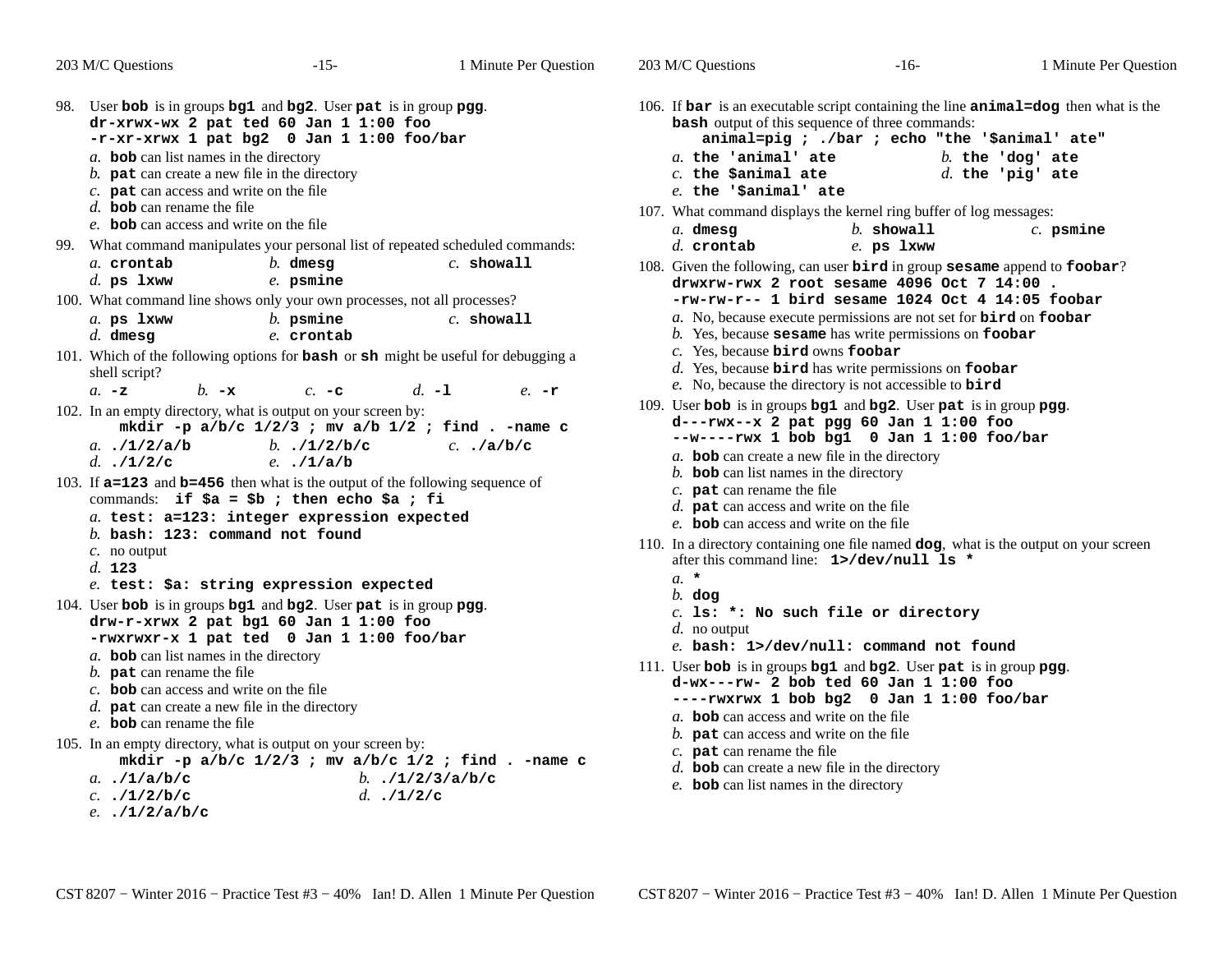203 M/C Questions

203 M/C Questions

| 112. What does the $-\mathbf{v}$ option to the grep command do?<br>a. prints the version number of the grep command<br>b. turns on the translation of unprintable characters<br>c. turns off the translation of unprintable characters<br>d. selects lines that do not contain unprintable characters<br>e. selects lines that do not contain a match for the supplied pattern                                                                                                                                                                                                                                         |
|------------------------------------------------------------------------------------------------------------------------------------------------------------------------------------------------------------------------------------------------------------------------------------------------------------------------------------------------------------------------------------------------------------------------------------------------------------------------------------------------------------------------------------------------------------------------------------------------------------------------|
| 113. What value to chmod would change the permissions on a file to $r$ ----- $rw-$ ?                                                                                                                                                                                                                                                                                                                                                                                                                                                                                                                                   |
| c. 654<br>a. 406<br>b. 122<br>d. 102<br>e. 322                                                                                                                                                                                                                                                                                                                                                                                                                                                                                                                                                                         |
| 114. User bob is in groups bg1 and bg2. User pat is in group pgg.<br>drw------x 2 pat ted 60 Jan 1 1:00 foo<br>--w--w-r-x 1 pat bg1 0 Jan 1 1:00 foo/bar<br>$a$ . bob can create a new file in the directory<br>b. $pat$ can access and write on the file<br>$c$ . bob can access and write on the file<br>$d.$ bob can list names in the directory<br>e. bob can rename the file                                                                                                                                                                                                                                      |
| 115. When a user named bob runs a command in an executable file owned by foo, in a                                                                                                                                                                                                                                                                                                                                                                                                                                                                                                                                     |
| directory owned by root, the file executes with the permissions of:<br>a. root and bob<br>$h$ bob<br>$c.$ root and foo<br>$d.$ root<br>$e$ foo                                                                                                                                                                                                                                                                                                                                                                                                                                                                         |
| 116. Given my directory dir and my file dir/f owned by me, which permissions<br>allow me to access and change or create new content (data) in the file $\text{dir}/f$ but<br>not delete the file?<br>a. Permissions 100 on directory $\text{dir}$ and 200 on file $\text{dir}/f$ .<br>b. Permissions 400 on directory $\text{dir}$ and 400 on file $\text{dir}/f$ .<br>c. Permissions 500 on directory $\text{dir}$ and 100 on file $\text{dir}/f$ .<br>d. Permissions 200 on directory $\text{dir}$ and 200 on file $\text{dir}/f$ .<br>e. Permissions 600 on directory $\text{dir}$ and 700 on file $\text{dir}/f$ . |
| 117. The minimum permissions you need to move a file foo from directory a to<br>directory <b>b</b> are:                                                                                                                                                                                                                                                                                                                                                                                                                                                                                                                |
| a. $wx$ on $a$ , $wx$ on $b$ , $w$ on $f$ oo<br>b. rwx on $a$ , wx on $b$ , none on foo<br>c. $wx$ on $a, wx$ on $b$ , none on foo<br>d. rwx on $a$ , wx on $b$ , rw on foo<br>e. $wx$ on $a, wx$ on $b, r$ on foo                                                                                                                                                                                                                                                                                                                                                                                                     |
| 118. What value <b>umask</b> gives a new directory permissions $rw--w--x$ ?                                                                                                                                                                                                                                                                                                                                                                                                                                                                                                                                            |
| b. 421<br>a. 156<br>c. 432<br>d. 621<br>e. 211                                                                                                                                                                                                                                                                                                                                                                                                                                                                                                                                                                         |
|                                                                                                                                                                                                                                                                                                                                                                                                                                                                                                                                                                                                                        |

| 119. How does system logging work under Unix/Linux?                                                                                               |                                  |                     |
|---------------------------------------------------------------------------------------------------------------------------------------------------|----------------------------------|---------------------|
| a. processes send messages to the init process that inherits orphan processes                                                                     |                                  |                     |
| b. processes write log files into each user's $$HOME$ directory                                                                                   |                                  |                     |
| c. processes write log entries directly into the system log directory                                                                             |                                  |                     |
| d. processes send messages to a central $rsyslog$ program that writes log files                                                                   |                                  |                     |
| e. processes copy logs from your \$HOME directory to the /var/spool directory                                                                     |                                  |                     |
| 120. User bob is in groups bg1 and bg2. User pat is in group pgg.                                                                                 |                                  |                     |
| $dr-x---wx$ 2 pat ted 60 Jan 1 1:00 foo                                                                                                           |                                  |                     |
| -r-xr-xrwx 1 pat bg1 0 Jan 1 1:00 foo/bar                                                                                                         |                                  |                     |
| a. bob can access and write on the file                                                                                                           |                                  |                     |
| $b$ . bob can list names in the directory                                                                                                         |                                  |                     |
| $c$ . <b>pat</b> can access and write on the file                                                                                                 |                                  |                     |
| $d.$ pat can rename the file                                                                                                                      |                                  |                     |
| e. bob can create a new file in the directory                                                                                                     |                                  |                     |
| 121. What is the output of this command line in an empty directory:                                                                               |                                  |                     |
| touch .a .b .c ; echo [.]*                                                                                                                        |                                  |                     |
| $a.  [ . ]$ *                                                                                                                                     |                                  |                     |
| b. $.a. b. c$                                                                                                                                     |                                  |                     |
| $c$ . no output                                                                                                                                   |                                  |                     |
| d. an error message from echo saying $[ . ] *$ does not exist<br>$e.$ $a.b.c$                                                                     |                                  |                     |
|                                                                                                                                                   |                                  |                     |
| 122. The shadow password file is used:                                                                                                            |                                  |                     |
| a. to hide encrypted passwords from viewing by ordinary users                                                                                     |                                  |                     |
| b. to allow passwords to exist on partitions other than the ROOT                                                                                  |                                  |                     |
| c. to store secondary passwords for times when you forget your main one<br>$d.$ to keep a back-up of the main password file in case of corruption |                                  |                     |
| e. to reduce the size of the main password file for faster access                                                                                 |                                  |                     |
|                                                                                                                                                   |                                  |                     |
| 123. The password :x: in /etc/passwd means:<br>a. the encrypted password is " $x$ "                                                               |                                  |                     |
| b. the account is locked                                                                                                                          |                                  |                     |
| $c$ . the password is locked                                                                                                                      |                                  |                     |
| d. the encrypted password is stored in the shadow file                                                                                            |                                  |                     |
| e. the unencrypted password is stored in the group file                                                                                           |                                  |                     |
| 124. If the current directory contains files abc, bbc, cbc, and bbc contains just the line                                                        |                                  |                     |
| dbd, what is the output of the following command: grep bb* bbc                                                                                    |                                  |                     |
| a. no output                                                                                                                                      | $b.$ bbc                         | c. an error message |
| $d.$ cbc                                                                                                                                          | $e$ . dbd                        |                     |
| 125. In a shell case structure, the case segment that will GLOB match the text a, b,                                                              |                                  |                     |
| or <b>c</b> , is coded as                                                                                                                         |                                  |                     |
| a. $a/b/c$ )                                                                                                                                      | b. $a\backslash b\backslash c$ ) | c. $a b c$ )        |
| d. $a,b,c$ )                                                                                                                                      | $e.$ a:b:c)                      |                     |
|                                                                                                                                                   |                                  |                     |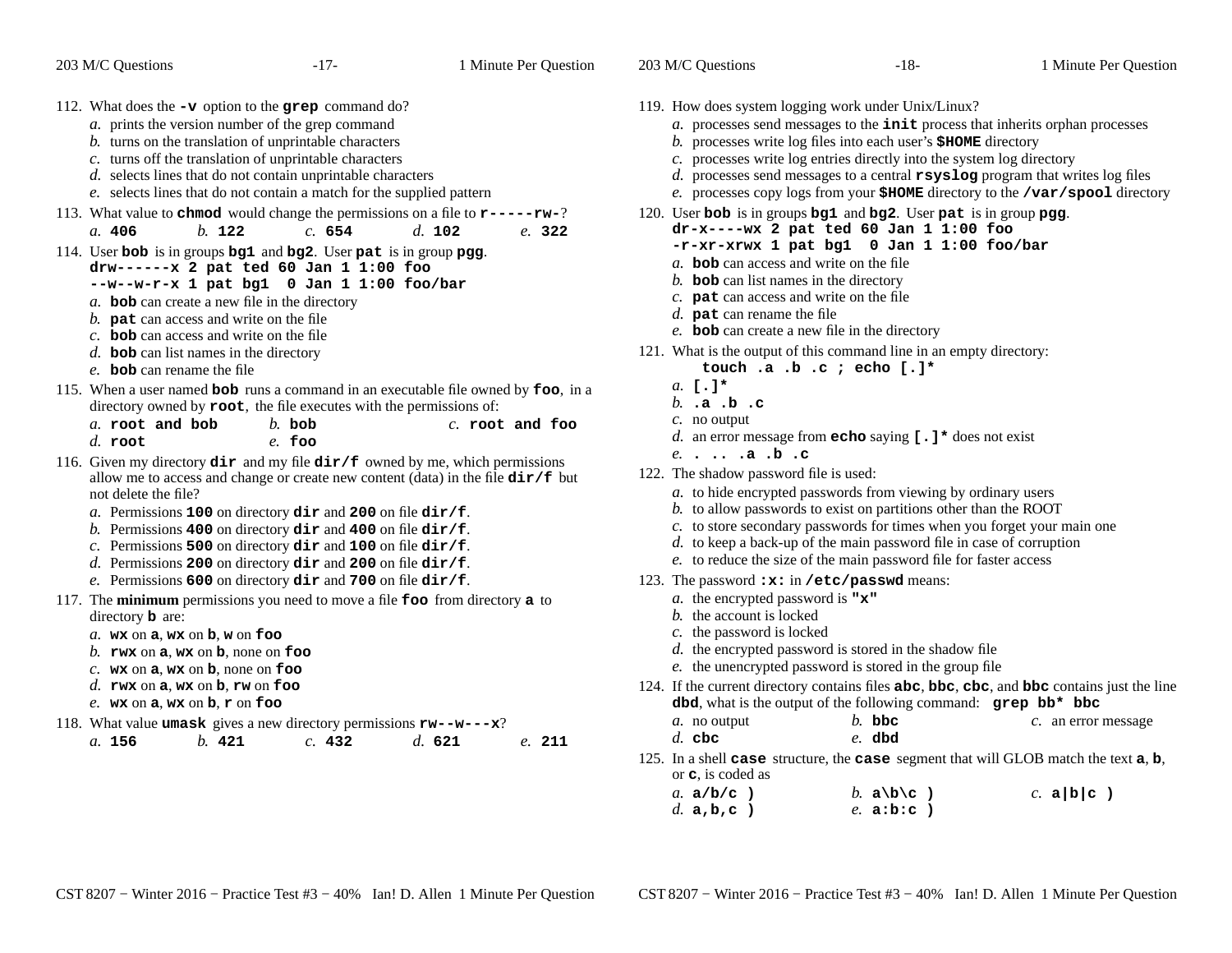203 M/C Questions

| 126. User bob is in groups bg1 and bg2. User pat is in group pgg.<br>$d - x - xrw - 2$ bob pgg 60 Jan 1 1:00 foo<br>$-r-rxrwx-w-1$ bob bg2 0 Jan 1 1:00 foo/bar<br>a. pat can access and write on the file<br>b. $\mathbf{pat}$ can rename the file<br>$c$ . bob can list names in the directory<br>d. <b>bob</b> can access and write on the file<br>e. <b>bob</b> can create a new file in the directory |
|------------------------------------------------------------------------------------------------------------------------------------------------------------------------------------------------------------------------------------------------------------------------------------------------------------------------------------------------------------------------------------------------------------|
| 127. If a shell script named foo contains the line:                                                                                                                                                                                                                                                                                                                                                        |
| if $[$ '\$3' = "\$1" ] ; then echo SAME ; fi<br>then which of the following command lines will produce <b>SAME</b> as output?                                                                                                                                                                                                                                                                              |
| $b.$ ./foo "\$1" '\$3'<br>$a.$ ./foo bar bar                                                                                                                                                                                                                                                                                                                                                               |
| $d.$ ./foo '\$3' bar<br>$c.$ ./foo \$3 \$3<br>$e.$ ./foo "bar" 'bar'                                                                                                                                                                                                                                                                                                                                       |
| 128. Given the following, can user <b>bird</b> in group <b>sesame</b> append to <b>foobar</b> ?                                                                                                                                                                                                                                                                                                            |
| $\frac{1}{2}$ drwx--xrwx 2 root sesame 4096 Oct 7 14:00.<br>$-rw-----1$ bird sesame 1024 Oct 4 14:05 foobar                                                                                                                                                                                                                                                                                                |
| a. No, because the directory is not accessible to <b>bird</b>                                                                                                                                                                                                                                                                                                                                              |
| $b$ . No, because sesame has no write permissions on foobar                                                                                                                                                                                                                                                                                                                                                |
| c. No, because execute permissions are not set for bird on foobar                                                                                                                                                                                                                                                                                                                                          |
| d. Yes, because bird owns foobar<br>e. Yes, because bird has write permissions on foobar                                                                                                                                                                                                                                                                                                                   |
| 129. User bob is in groups bg1 and bg2. User pat is in group pgg.                                                                                                                                                                                                                                                                                                                                          |
| drw-rw-rwx 2 pat bg1 60 Jan 1 1:00 foo                                                                                                                                                                                                                                                                                                                                                                     |
| -rwxrwxrwx 1 pat ted 0 Jan 1 1:00 foo/bar                                                                                                                                                                                                                                                                                                                                                                  |
| a. <b>bob</b> can access and write on the file                                                                                                                                                                                                                                                                                                                                                             |
| b. $\mathbf{pat}$ can create a new file in the directory                                                                                                                                                                                                                                                                                                                                                   |
| c. $pat$ can rename the file                                                                                                                                                                                                                                                                                                                                                                               |
| $d.$ bob can list names in the directory<br>e. bob can rename the file                                                                                                                                                                                                                                                                                                                                     |
| $120 - T - 1$ , $T - 1$ , $T - 1$ , $T - 1$ , $T - 1$ , $T - 1$ , $T - 1$ , $T - 1$ , $T - 1$ , $T - 1$ , $T - 1$ , $T - 1$ , $T - 1$ , $T - 1$ , $T - 1$ , $T - 1$ , $T - 1$ , $T - 1$ , $T - 1$ , $T - 1$ , $T - 1$ , $T - 1$ , $T - 1$ , $T - 1$ , $T - 1$ , $T - 1$ , $T - 1$ ,                                                                                                                        |

130. To show all your one-time scheduled commands, type:

|  | a. cat crontab | b. $/var/log/crontab$ |
|--|----------------|-----------------------|
|  |                |                       |

- *c.* **/etc/crontab***d.* **crontab -l**
- *e.* **atq**
- 131. Given my directory **dir** and my file **dir/bar** owned by me, which permissions allow me to access and change or create new content (data) in the file **dir/bar**but not delete the file?
	- *a.* Permissions **<sup>600</sup>** on directory **dir** and **<sup>700</sup>** on file **dir/bar**.
	- *b.* Permissions **<sup>200</sup>** on directory **dir** and **<sup>200</sup>** on file **dir/bar**.
	- *c.* Permissions **<sup>100</sup>** on directory **dir** and **<sup>200</sup>** on file **dir/bar**.
	- *d.* Permissions **<sup>400</sup>** on directory **dir** and **<sup>400</sup>** on file **dir/bar**.
	- *e.* Permissions **<sup>100</sup>** on directory **dir** and **<sup>100</sup>** on file **dir/bar**.
- 132. If you have a file **crontab.day** of commands in **crontab** format, you could submit that file to be your live **crontab** file by running which of the following commands?
	- *a.* **crontab -e crontab.day**
	- *b.* **crontab -l crontab.day**
	- *c.* **crontab < crontab.day**
	- *d.* **echo crontab.day | crond**
	- *e.* **crontab > crontab.day**
- 133. If the file **foo** in the current directory contains just two lines **dbd**, and **<sup>123</sup>**, what is the output of the following command: **grep '[[:alnum:]]' foo**
	- **d b**. no output or an error message *a.* **dbd**
		- *d.* **<sup>123</sup>**
	- *c.* **foo***e.* both lines
- 134. User **bob** is in groups **bg1** and **bg2**. User **pat** is in group **pgg**. **d--x-wx--- 2 bob pgg 60 Jan 1 1:00 foo**
	- **-r-x-w-r-x 1 bob bg1 <sup>0</sup> Jan 1 1:00 foo/bar**
	- *a.* **pat** can rename the file
	- *b.* **bob** can access and write on the file
	- *c.* **bob** can list names in the directory
	- *d.* **bob** can create a new file in the directory
	- *e.* **pat** can access and write on the file
- 135. Given the following, can user **bird** in group **sesame** append to **./foo**? **dr-xr-xr-x 2 root sesame 4096 Oct 7 14:00 .**
	- **-r-xrwxrwx 1 bird sesame 123 Oct 4 14:05 foo**
	- *a.* No, because the directory is not accessible to **bird**
	- *b.* No, because execute permissions are not set for **bird** on **foo**
	- *c.* No, because **bird** has no write permission on the directory
	- *d.* No, because **bird** has no write permissions on **foo**
	- *e.* Yes; permissions don't apply because **bird** owns **foo**
- 136. Given my directory **dir** and my file **dir/bar** owned by me, which permissions allow me to delete the file **dir/bar** from the directory, but not change the content (data) in the file?
	- *a.* Permissions **<sup>700</sup>** on directory **dir** and **<sup>200</sup>** on file **dir/bar**.
	- *b.* Permissions **<sup>600</sup>** on directory **dir** and **<sup>300</sup>** on file **dir/bar**.
	- *c.* Permissions **<sup>500</sup>** on directory **dir** and **<sup>500</sup>** on file **dir/bar**.
	- *d.* Permissions **<sup>700</sup>** on directory **dir** and **<sup>500</sup>** on file **dir/bar**.
	- *e.* Permissions **<sup>600</sup>** on directory **dir** and **<sup>500</sup>** on file **dir/bar**.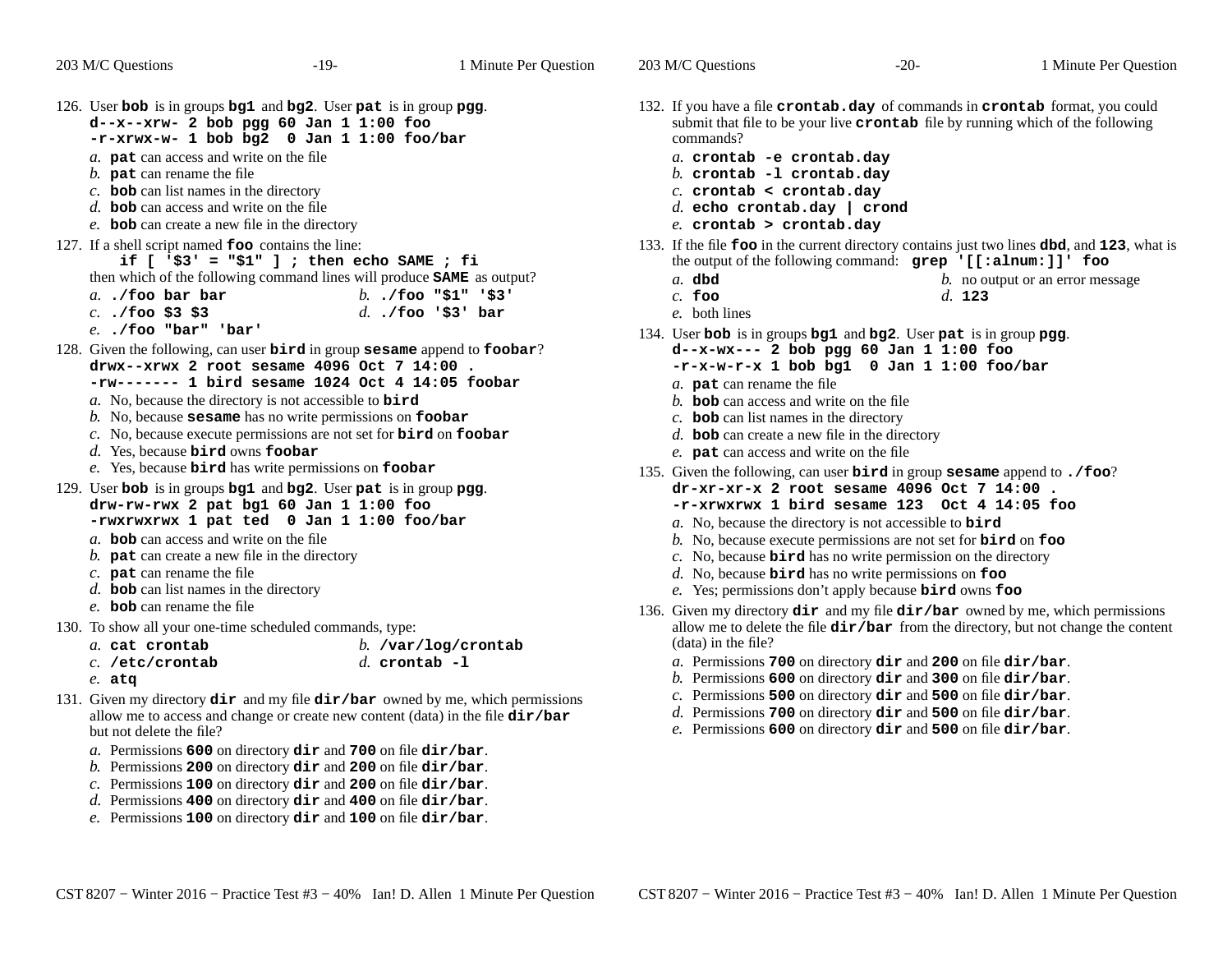|                                                                                                                                                                                                                                                                                                                                                                                      |                                                                                                                                                                                                                                                         | 1 Minute Per Question                             |  |  |  |
|--------------------------------------------------------------------------------------------------------------------------------------------------------------------------------------------------------------------------------------------------------------------------------------------------------------------------------------------------------------------------------------|---------------------------------------------------------------------------------------------------------------------------------------------------------------------------------------------------------------------------------------------------------|---------------------------------------------------|--|--|--|
| 137. If variable <b>a</b> might contain nothing (a null value - defined but empty), which<br>command sequence correctly tests for this and prints the date?<br>a. if $[$ "\$a" = * ] ; then date ; fi<br>b. if [ $\cdots$ = \$a ] ; then date ; fi<br>$c.$ if test $" " = "$a"$ ; then date; fi<br>a.4c<br>d. if [ $\operatorname{Sa} = \operatorname{/dev}/null$ ] ; then date ; fi | 144. If a shell script myscript.sh is called this way:<br>./myscript.sh a b c<br>and the first line inside the script below the script header is<br>shift ; echo "\$#\$1"<br>what is the output of that line?<br>b. 2a<br>d.2b<br>$c.$ 3a<br>$e.$ 3 $b$ |                                                   |  |  |  |
| $e.$ if test "" -eq \$a ; then date ; fi                                                                                                                                                                                                                                                                                                                                             | 145. To change your own account password, use this exact command line:                                                                                                                                                                                  |                                                   |  |  |  |
| $a.$ \$ passwd .<br>138. User bob is in groups bg1 and bg2. User pat is in group pgg.<br>d--xrwx-wx 2 bob ted 60 Jan 1 1:00 foo<br>b. $\sharp$ passwd *<br>$-r-x-w-r-x$ 1 bob bg2 0 Jan 1 1:00 foo/bar<br>$c.$ \$ passwd<br>a. bob can list names in the directory<br>d. \$ passwd $cst8207$<br>h. <b>bob</b> can access and write on the file<br>e. \$ passwd idallen-ubuntu        |                                                                                                                                                                                                                                                         |                                                   |  |  |  |
| $c.$ pat can rename the file<br>$d.$ bob can create a new file in the directory<br>a. 54 13 * * * command<br>e. pat can access and write on the file<br>$c. 13$ * * * 54 command                                                                                                                                                                                                     | 146. Which crontab line executes at 13:54 every day?                                                                                                                                                                                                    | $b. * * * 1354$ command<br>d. * * * 54 13 command |  |  |  |
| 139. Inside a shell script, which expands to the number of script arguments?                                                                                                                                                                                                                                                                                                         | e. 13 54 * * * command                                                                                                                                                                                                                                  |                                                   |  |  |  |
| $b.$ "\$?"<br>$c.$ "\$#"<br>d. $\mathbf{u}$ s*"<br>$a.$ "\$@"<br>$e.$ "\$0"<br>140. Which of the following could you use as options for the tar command to extract a<br>gzip-compressed archive?<br>$h - c z f$                                                                                                                                                                      | 147. User bob is in groups bg1 and bg2. User pat is in group pgg.<br>$dr - x - wx - - 2$ pat bg1 60 Jan 1 1:00 foo<br>-rwxrwxr-x 1 pat ted 0 Jan 1 1:00 foo/bar<br>a. <b>bob</b> can access and write on the file                                       |                                                   |  |  |  |
| $a. -tqz$<br>$c.$ xzf<br>$d.$ ezf<br>$e.$ egf<br>141. Given this successful command line (note the dot argument):<br>cd /home/foo ; mkdir bar ; cd bar ; chmod a-x.<br>Which of the following subsequent commands will execute without any "permission<br>denied" errors?                                                                                                            | $b$ . pat can rename the file<br>c. $pat$ can create a new file in the directory<br>$d.$ bob can list names in the directory<br>e. bob can create a new file in the directory                                                                           |                                                   |  |  |  |
| $a.$ ls.<br>b. 1s /home/foo/bar<br>d. 1s<br>$c.$ 1s /home/foo/bar/<br>$e.$ ls /home/foo/bar/.                                                                                                                                                                                                                                                                                        | 148. A crontabentry of 0 6 * * * /sbin/somescript<br>would run somescript when and how often?<br>a. at 12:06am every business day and Saturday                                                                                                          |                                                   |  |  |  |
| 142. What value <b>umask</b> gives a new file permissions $\mathbf{r}$ - $\mathbf{r}$ - $\mathbf{r}$ - $\mathbf{r}$ - $\mathbf{r}$                                                                                                                                                                                                                                                   | $b$ . at 6:00am every business day                                                                                                                                                                                                                      |                                                   |  |  |  |
| b. 446<br>c. 220<br>d. 110<br>a. 440<br>e. 337<br>143. User bob is in groups bg1 and bg2. User pat is in group pgg.<br>$d$ -wxr-xrw- 2 bob pgg 60 Jan 1 1:00 foo                                                                                                                                                                                                                     | $c$ . at 12:06am every business day<br>$d.$ at 12:06am every day<br>e. at 6:00am every day                                                                                                                                                              |                                                   |  |  |  |
| -r-xrwxr-x 1 bob bg1 0 Jan 1 1:00 foo/bar                                                                                                                                                                                                                                                                                                                                            | 149. What command terminates processes based on their name (not safe!):                                                                                                                                                                                 |                                                   |  |  |  |
| a. dmesg<br>a. pat can rename the file<br>$d.$ killall<br>b. bob can access and write on the file                                                                                                                                                                                                                                                                                    | $b.$ kill<br>$e$ . ps $1$ xww                                                                                                                                                                                                                           | $c.$ crontab                                      |  |  |  |
| $c$ . bob can list names in the directory<br>$d.$ pat can access and write on the file<br>e. bob can create a new file in the directory                                                                                                                                                                                                                                              | 150. Given my directory $\text{dir}$ and my file $\text{dir/bar}$ owned by me, which permissions<br>allow me to access and change or create new content (data) in the file dir/bar<br>but not delete the file?<br>the contract of the contract of the   |                                                   |  |  |  |

- *a.* Permissions **<sup>500</sup>** on directory **dir** and **<sup>100</sup>** on file **dir/bar**.
- *b.* Permissions **<sup>400</sup>** on directory **dir** and **<sup>400</sup>** on file **dir/bar**.
- *c.* Permissions **<sup>500</sup>** on directory **dir** and **<sup>200</sup>** on file **dir/bar**.
- *d.* Permissions **<sup>600</sup>** on directory **dir** and **<sup>700</sup>** on file **dir/bar**.
- *e.* Permissions **<sup>200</sup>** on directory **dir** and **<sup>200</sup>** on file **dir/bar**.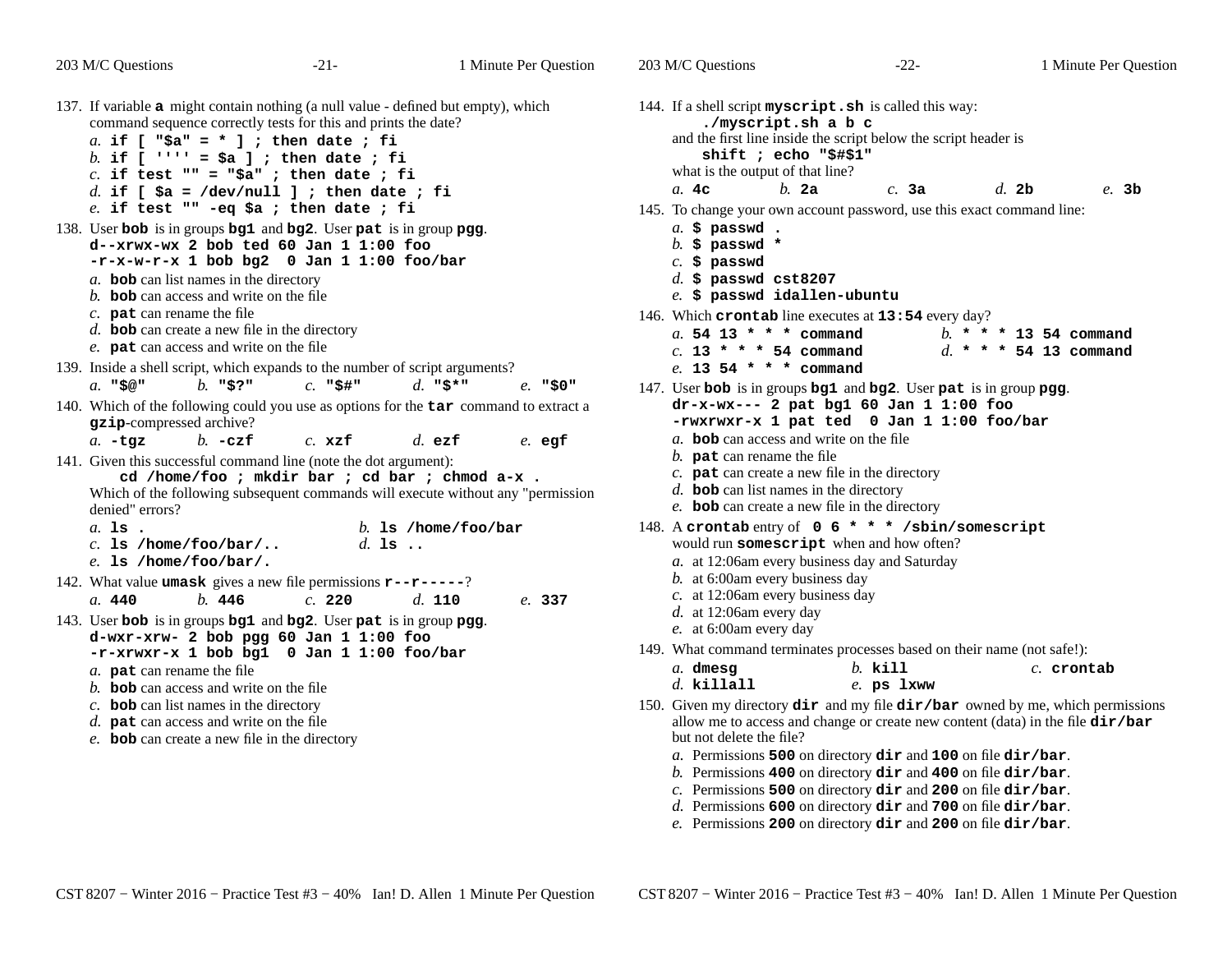| 203 M/C Questions                                                                                                                                                                                                                                                                       | $-23-$                                                                                                                                                                                                                                                                                                                                                                                                               | 1 Minute Per Question     | 203 M/C Questions                                                                                                                                                                                                                                                                                                                                                     | $-24-$                                                                                                                                                                     | 1 Minute Per Question                               |  |  |
|-----------------------------------------------------------------------------------------------------------------------------------------------------------------------------------------------------------------------------------------------------------------------------------------|----------------------------------------------------------------------------------------------------------------------------------------------------------------------------------------------------------------------------------------------------------------------------------------------------------------------------------------------------------------------------------------------------------------------|---------------------------|-----------------------------------------------------------------------------------------------------------------------------------------------------------------------------------------------------------------------------------------------------------------------------------------------------------------------------------------------------------------------|----------------------------------------------------------------------------------------------------------------------------------------------------------------------------|-----------------------------------------------------|--|--|
| 151. Given the following, can user bird in group sesame copy. / foo to bar?<br>152. What command displays the groups you are in?                                                                                                                                                        | drwxr-xrwx 2 root sesame 4096 Oct 7 14:00<br>$-r-xr-xr-x$ 1 bird sesame 123 Oct 4 14:05 foo<br>$a$ . No, because foo has no write permissions for bird<br>b. Yes; permissions don't apply because $\text{bird}$ owns foo<br>$c$ . Yes, because bird has read permissions on foo<br>$d.$ No, because the directory is not accessible to <b>bird</b><br>e. No, because the directory has no write permissions for bird |                           | 157. User bob is in groups bg1 and bg2. User pat is in group pgg.<br>dr-xrw-rwx 2 pat bg1 60 Jan 1 1:00 foo<br>-rwxrwxrwx 1 pat ted 0 Jan 1 1:00 foo/bar<br>a. bob can rename the file<br>b. <b>bob</b> can access and write on the file<br>$c.$ pat can rename the file<br>$d.$ bob can list names in the directory<br>e. pat can create a new file in the directory |                                                                                                                                                                            |                                                     |  |  |
| a. gpasswd<br>d. 1stgroups                                                                                                                                                                                                                                                              | b. mkgroups<br>e. grouprint                                                                                                                                                                                                                                                                                                                                                                                          | $c.$ groups               | 158. User bob is in groups bg1 and bg2. User pat is in group pgg.                                                                                                                                                                                                                                                                                                     | $dr - r - x - w - 2$ bob pgg 60 Jan 1 1:00 foo<br>$-rwxrwxr-x$ 1 bob bg2 0 Jan 1 1:00 foo/bar                                                                              |                                                     |  |  |
| 153. In an empty directory, what permissions are on file ??? after these commands:<br>touch ??? *** ; chmod 111 *<br>chmod 222 ? ; chmod 444 '*'<br>a. $-$ - $x -$ - $x -$ - $x$<br>$d. -wx-wx-wx$                                                                                      | b. $-w$ ––w––w–<br>$e.$ r--r--r--                                                                                                                                                                                                                                                                                                                                                                                    | $c.$ $rw$ - $rw$ - $rw$ - | a. pat can rename the file<br>$b$ . bob can create a new file in the directory<br>$c$ . <b>pat</b> can access and write on the file<br>$d.$ bob can access and write on the file<br>e. bob can list names in the directory                                                                                                                                            |                                                                                                                                                                            |                                                     |  |  |
| 154. User bob is in groups bg1 and bg2. User pat is in group pgg.<br>a. bob can rename the file<br>b. $\mathbf{pat}$ can create a new file in the directory<br>c. <b>bob</b> can access and write on the file<br>d. $pat$ can rename the file<br>e. bob can list names in the directory | drw---x--- 2 pat bg2 60 Jan 1 1:00 foo<br>$-r$ ------- 1 pat ted 0 Jan 1 1:00 foo/bar                                                                                                                                                                                                                                                                                                                                |                           | 159. When an at job runs, the current working directory is set to:<br>$c$ . the directory with the name /home<br>d. the system ROOT directory<br>e. the directory with the name $\prime$ root<br>160. User bob is in groups bg1 and bg2. User pat is in group pgg.                                                                                                    | a. the HOME directory of the user who created the job<br>b. the current directory that was in use when the $at$ job was created<br>$dr-x-wx-x$ 2 bob ted 60 Jan 1 1:00 foo |                                                     |  |  |
| 155. The minimum permissions you need to copy a file foo from directory a to<br>directory <b>b</b> are:<br>a. $rx$ on $a$ , w $x$ on $b$ , w on foo<br>b. $x$ on $a$ , wx on $b$ , $r$ on foo<br>c. $wx$ on $a, wx$ on $b,$ none on foo<br>d. rwx on $a$ , wx on $b$ , none on foo      |                                                                                                                                                                                                                                                                                                                                                                                                                      |                           | a. pat can rename the file<br>b. bob can create a new file in the directory<br>c. $pat can access and write on the file$<br>$d.$ bob can access and write on the file<br>e. bob can list names in the directory                                                                                                                                                       | $-r-x-w-r-x$ 1 bob bg1 0 Jan 1 1:00 foo/bar                                                                                                                                |                                                     |  |  |
| e. $wx$ on $a$ , $wx$ on $b$ , $rw$ on $foo$<br>156. If guru=linus then which one of the following case patterns will match this<br>statement: case "\$guru" in<br>$a. *$ ) echo yes ;;                                                                                                 |                                                                                                                                                                                                                                                                                                                                                                                                                      |                           | 161. The minimum permissions you need to delete a file foo from directory a are:<br>a. rwx on $a$ , none on foo<br>$c.$ wx on $a$ , w on foo<br>e. $wx$ on $a$ , none on $f$ oo                                                                                                                                                                                       |                                                                                                                                                                            | b. rwx on $a$ , rw on foo<br>d. wx on $a, r$ on foo |  |  |
| b. lin? ) echo yes ;;<br>$c.$ (*nus echo yes ;;<br>$d.$ "linu?" ) echo yes ;;<br>e. [linus]   [LINUS] ) echo yes ;;                                                                                                                                                                     |                                                                                                                                                                                                                                                                                                                                                                                                                      |                           | 162. The output of the whoami command is:<br>a. a list of users logged in to the system<br>b. a list of accounts in the password file<br>$c.$ your userid<br>d. the current directory                                                                                                                                                                                 |                                                                                                                                                                            |                                                     |  |  |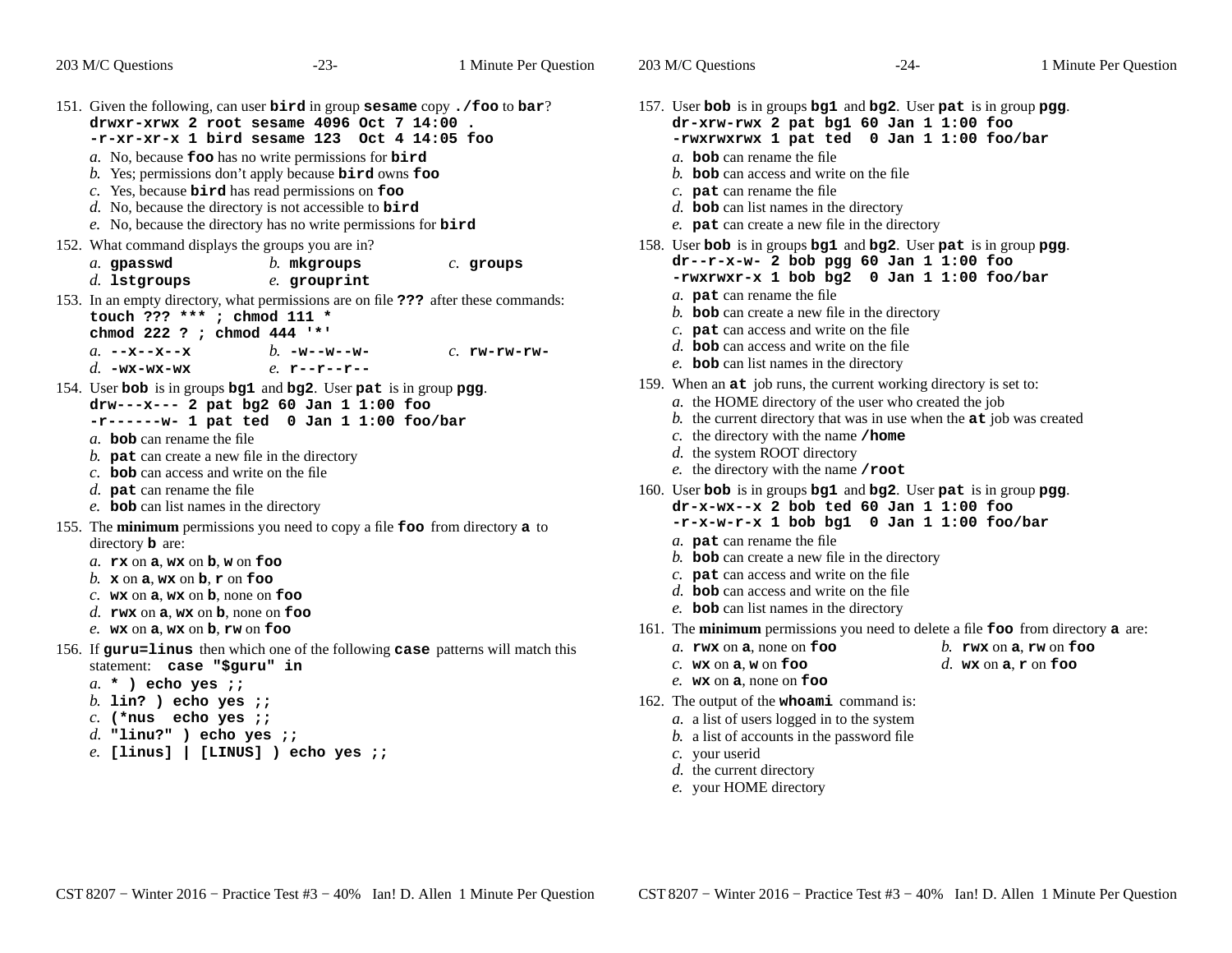| $-25-$                                                                                                                                                                                                                                                                                                                                                                                                                                                                                                                                                                                                                                                                                                                                                                                                                                                                                                                                                                                                                                  | 1 Minute Per Question                                               | 203 M/C Questions                                                                                                                                                                                                                                                                                                                                                                                                                                                                                                                                                                                                                                                                                                                                                                                                                                                                                                                                                                                                                                                                                                                                                                                                                                                                                                                                                                                    | $-26-$                                                                                                                                                                                                                                                                                                                                                                                                                                                                                                                                                                                                                                                                                                                                                                                                                                                                                                                                                       | 1 Minute Per Question                                                                                                                                                                                                                                                                                                                                                          |  |  |
|-----------------------------------------------------------------------------------------------------------------------------------------------------------------------------------------------------------------------------------------------------------------------------------------------------------------------------------------------------------------------------------------------------------------------------------------------------------------------------------------------------------------------------------------------------------------------------------------------------------------------------------------------------------------------------------------------------------------------------------------------------------------------------------------------------------------------------------------------------------------------------------------------------------------------------------------------------------------------------------------------------------------------------------------|---------------------------------------------------------------------|------------------------------------------------------------------------------------------------------------------------------------------------------------------------------------------------------------------------------------------------------------------------------------------------------------------------------------------------------------------------------------------------------------------------------------------------------------------------------------------------------------------------------------------------------------------------------------------------------------------------------------------------------------------------------------------------------------------------------------------------------------------------------------------------------------------------------------------------------------------------------------------------------------------------------------------------------------------------------------------------------------------------------------------------------------------------------------------------------------------------------------------------------------------------------------------------------------------------------------------------------------------------------------------------------------------------------------------------------------------------------------------------------|--------------------------------------------------------------------------------------------------------------------------------------------------------------------------------------------------------------------------------------------------------------------------------------------------------------------------------------------------------------------------------------------------------------------------------------------------------------------------------------------------------------------------------------------------------------------------------------------------------------------------------------------------------------------------------------------------------------------------------------------------------------------------------------------------------------------------------------------------------------------------------------------------------------------------------------------------------------|--------------------------------------------------------------------------------------------------------------------------------------------------------------------------------------------------------------------------------------------------------------------------------------------------------------------------------------------------------------------------------|--|--|
| $b.$ SIGTERM<br>$e.$ SIGHUP                                                                                                                                                                                                                                                                                                                                                                                                                                                                                                                                                                                                                                                                                                                                                                                                                                                                                                                                                                                                             | $c.$ SIGSTOP                                                        | 170. User bob is in groups bg1 and bg2. User pat is in group pgg.<br>$dr-x-wx-x$ 2 bob ted 60 Jan 1 1:00 foo<br>-r-xr-xrwx 1 pat bg1 0 Jan 1 1:00 foo/bar<br>a. <b>bob</b> can access and write on the file<br>$b$ . bob can create a new file in the directory<br>$c$ . bob can list names in the directory<br>d. <b>pat</b> can access and write on the file<br>e. pat can rename the file                                                                                                                                                                                                                                                                                                                                                                                                                                                                                                                                                                                                                                                                                                                                                                                                                                                                                                                                                                                                         |                                                                                                                                                                                                                                                                                                                                                                                                                                                                                                                                                                                                                                                                                                                                                                                                                                                                                                                                                              |                                                                                                                                                                                                                                                                                                                                                                                |  |  |
| c. Permissions 600 on directory $\text{dir}$ and 700 on file $\text{dir/foo}$ .<br>$d$ . Permissions 500 on directory $\text{dir}$ and 600 on file $\text{dir/foo}$ .<br>e. Permissions 100 on directory dir and 100 on file dir/foo.<br>165. The $-\mathbf{v}$ option to the grep command does what?<br>a. turns off the translation of unprintable characters<br>b. selects lines that do not contain a match for the supplied pattern<br>c. turns on the translation of unprintable characters<br>$d.$ prints the version number of the grep command<br>e. selects lines that do not contain unprintable characters<br>166. Which command line below does not show any lines from inside the file bat?<br>$a$ . tail bat<br>$h$ . Is bat<br>$c.$ head bat<br>$d.$ more bat<br>$e.$ less bat<br>167. To send a KILL signal to a process with process ID PID, which of the following<br>commands would you use?<br>a. kill PID KILL<br>b. send $-KILL$ PID<br>$c.$ kill $-KILL$ $PID$<br>d. signal $-KILL$ PID<br>$e.$ send $PID$ KILL |                                                                     |                                                                                                                                                                                                                                                                                                                                                                                                                                                                                                                                                                                                                                                                                                                                                                                                                                                                                                                                                                                                                                                                                                                                                                                                                                                                                                                                                                                                      | drwxr-xrwx 2 root sesame 4096 Oct 7 $14:00$ .<br>-rwxrwxrwx 1 bird sesame 123 Oct 4 14:05 foo<br>a. Yes; permissions don't apply because $\vec{b} \cdot \vec{r}$ downs foo<br>b. Yes, because $\boldsymbol{\text{bird}}$ has full permissions on $\boldsymbol{\text{foo}}$<br>$c$ . Yes, because <b>bird</b> matches the writable other permissions<br>$d.$ No, because <b>bird</b> has no write permission on the directory<br>e. No, because the directory is not accessible to $\vec{b} \cdot \vec{r}$<br>172. User bob is in groups bg1 and bg2. User pat is in group pgg.<br>dr-xrwxrw- 2 pat pgg 60 Jan 1 1:00 foo<br>$--w---r-x 1$ bob bg1 0 Jan 1 1:00 foo/bar<br>a. bob can list names in the directory<br>$b$ . bob can create a new file in the directory<br>$c.$ pat can rename the file<br>$d.$ pat can access and write on the file<br>e. bob can access and write on the file<br>173. What would be the output of the following command line: |                                                                                                                                                                                                                                                                                                                                                                                |  |  |
|                                                                                                                                                                                                                                                                                                                                                                                                                                                                                                                                                                                                                                                                                                                                                                                                                                                                                                                                                                                                                                         |                                                                     | a. no output<br>$d.$ SNF<br>a. 123<br>d. an error message<br>a. /tmp/foo<br>$d.$ /tmp/a/b/bar                                                                                                                                                                                                                                                                                                                                                                                                                                                                                                                                                                                                                                                                                                                                                                                                                                                                                                                                                                                                                                                                                                                                                                                                                                                                                                        | b.4<br>$e$ . d<br>$b$ . no output<br>$e.$ foo<br>b. $/\text{tmp/b/foo}$<br>$e.$ /tmp/a/foo                                                                                                                                                                                                                                                                                                                                                                                                                                                                                                                                                                                                                                                                                                                                                                                                                                                                   | $c.$ a $b.$ c d<br>$c.$ dbd<br>$c.$ /tmp/b/bar                                                                                                                                                                                                                                                                                                                                 |  |  |
|                                                                                                                                                                                                                                                                                                                                                                                                                                                                                                                                                                                                                                                                                                                                                                                                                                                                                                                                                                                                                                         | b. Yes, because $\vec{b}$ and has write permissions on $\vec{f}$ co | 163. The signal sent to a foreground process by typing the [Ctrl-C] key is:<br>164. Given my directory $\text{dir}$ and my file $\text{dir/foo}$ owned by me, which permissions<br>allow me to access and change or create new content (data) in the file dir/foo<br>a. Permissions 300 on directory dir and 200 on file dir/foo.<br>b. Permissions 400 on directory $\text{dir}$ and 400 on file $\text{dir/foo}$ .<br>168. Given the following, can user bird in group sesame copy. / foo to bar?<br>drwxrw-r-x 2 root sesame 4096 Oct 7 14:00.<br>$-rwx-wx$ 1 bird sesame 123 Oct 4 14:05 foo<br>a. Yes, because bird has write permissions on foo<br>b. No, because foo has no read permissions for $bird$<br>c. No, because the directory has no write permissions for others<br>$d.$ Yes; permissions don't apply because <b>bird</b> owns foo<br>e. No, because the directory is not accessible to $\vec{b} \cdot \vec{r}$<br>169. Given the following, can user bird in group sesame append to . /foo?<br>$dr - xr - r - x$ 2 root sesame 4096 Oct 7 14:00.<br>$-rw-rw-r--$ 1 bird sesame 123 Oct 4 14:05 foo<br>a. No, because execute permissions are not set for <b>bird</b> on foo<br>$c$ . Yes; permissions don't apply because <b>bird</b> owns foo<br>$d.$ No, because the directory is not accessible to <b>bird</b><br>e. No, because bird has no write permission on the directory |                                                                                                                                                                                                                                                                                                                                                                                                                                                                                                                                                                                                                                                                                                                                                                                                                                                                                                                                                              | 171. Given the following, can user bird in group sesame remove./foo?<br>echo a b c d   awk '{print \$NF}'<br>174. If the file foo in the current directory contains just the line dbd, what is the output<br>of the following command: grep '[b1]' foo<br>175. Dereference the following symlink $bar$ into its equivalent absolute path:<br>$\ln -s$ /b//b///foo /tmp/a/b/bar |  |  |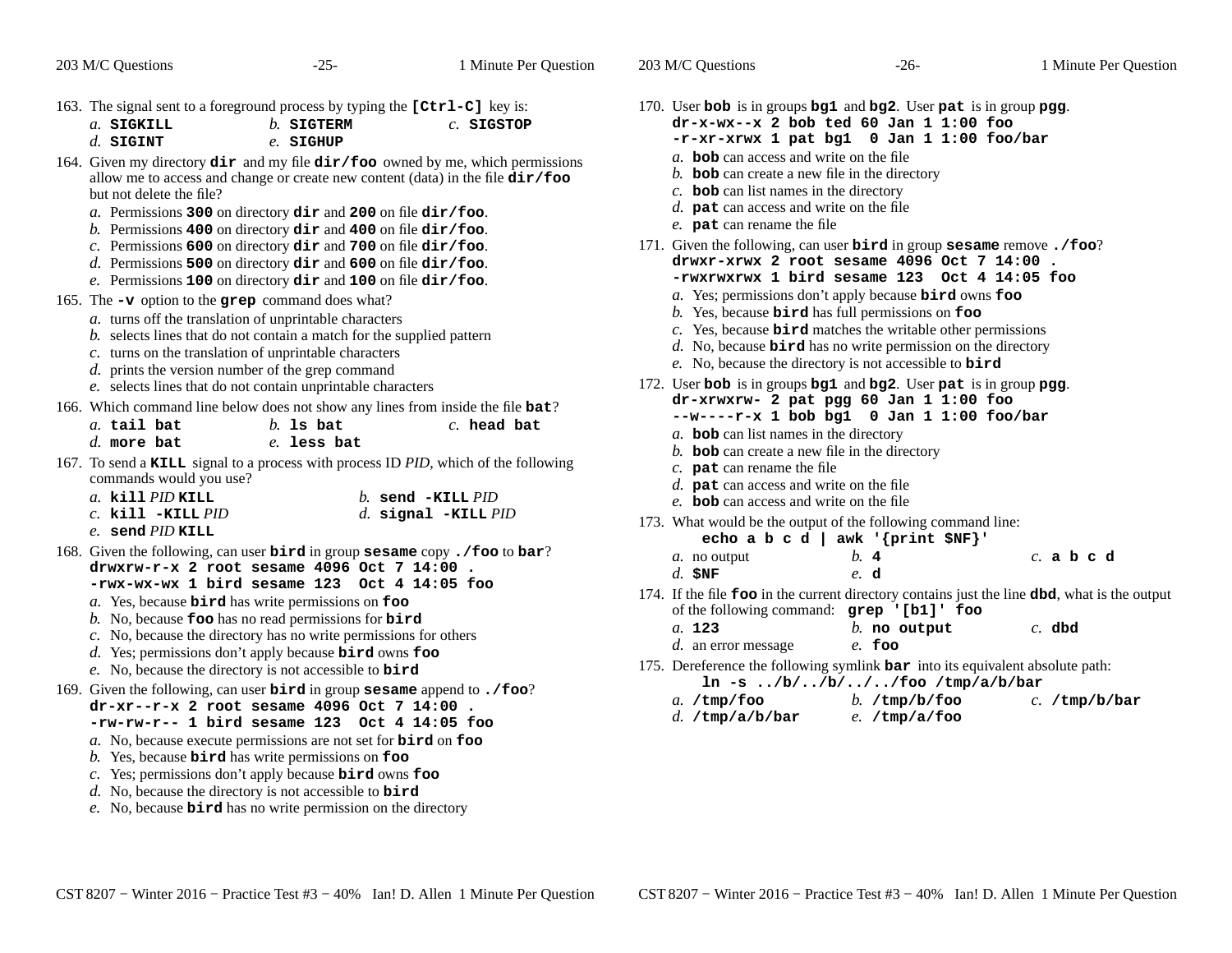| 203 M/C Questions                                                                                                                                                                                                                                                                                                                                                                                                                                                                                                                                                                                                                                                                                                                                                                                                                                                                                                                                                                                   | $-27-$                                                                                                                                                                                                                                                                                                                                                                                                                                                                                                                                                                                                                                                                                                                                                                                                                                                                                                                                                                                               | 1 Minute Per Question                                                              | 203 M/C Questions                                                                                                                                                                                                                                                                                                                                                                                                                                                                                                                                                                                                                                                                                                                                                                                                                                                                                                                                                                                                                                                                                                                                                                           | $-28-$                                                                                                                                                                                                                                                                                                                                                                                                                                                                                                            | 1 Minute Per Question                                                                                                                   |
|-----------------------------------------------------------------------------------------------------------------------------------------------------------------------------------------------------------------------------------------------------------------------------------------------------------------------------------------------------------------------------------------------------------------------------------------------------------------------------------------------------------------------------------------------------------------------------------------------------------------------------------------------------------------------------------------------------------------------------------------------------------------------------------------------------------------------------------------------------------------------------------------------------------------------------------------------------------------------------------------------------|------------------------------------------------------------------------------------------------------------------------------------------------------------------------------------------------------------------------------------------------------------------------------------------------------------------------------------------------------------------------------------------------------------------------------------------------------------------------------------------------------------------------------------------------------------------------------------------------------------------------------------------------------------------------------------------------------------------------------------------------------------------------------------------------------------------------------------------------------------------------------------------------------------------------------------------------------------------------------------------------------|------------------------------------------------------------------------------------|---------------------------------------------------------------------------------------------------------------------------------------------------------------------------------------------------------------------------------------------------------------------------------------------------------------------------------------------------------------------------------------------------------------------------------------------------------------------------------------------------------------------------------------------------------------------------------------------------------------------------------------------------------------------------------------------------------------------------------------------------------------------------------------------------------------------------------------------------------------------------------------------------------------------------------------------------------------------------------------------------------------------------------------------------------------------------------------------------------------------------------------------------------------------------------------------|-------------------------------------------------------------------------------------------------------------------------------------------------------------------------------------------------------------------------------------------------------------------------------------------------------------------------------------------------------------------------------------------------------------------------------------------------------------------------------------------------------------------|-----------------------------------------------------------------------------------------------------------------------------------------|
| 176. Given the following, can user bird in group sesame append to ./foo?<br>177. What is the output on your screen of the following sequence of commands:<br>$b. \circ$<br>c. 1<br>$d.$ no output<br>178. If the file foo in the current directory contains just the line abc123, what is the<br>a. no output<br>d. 123<br>179. User bob is in groups bg1 and bg2. User pat is in group pgg.<br>a. pat can rename the file<br>$b$ . bob can list names in the directory<br>$c$ . pat can access and write on the file<br>$d.$ bob can access and write on the file<br>e. bob can create a new file in the directory<br>180. Under what directory are system configuration files usually stored?<br>a. / etc.<br>$d.$ /usr/bin<br>181. Which of the following commands would result in an error?<br>a. $[a = 4]$<br>d. $[3 - eq 4]$<br>182. If a shell script myscript.sh is called this way:<br>./myscript.sh a b c<br>echo "\$#\$1" ; shift<br>what is the output of that line?<br>b.4c<br>$a.$ 3a | $dr - xr - xr - x$ 2 root sesame 4096 Oct 7 14:00.<br>$-rw-r-xr-x$ 1 bird sesame 123 Oct 4 14:05 foo<br>a. Yes, because bird has write permissions on foo<br>b. No, because the directory is not accessible to $\vec{b} \cdot \vec{r}$<br>$c$ . No, because <b>bird</b> has no write permission on the directory<br>$d.$ No, because execute permissions are not set for $\vec{b} \cdot \vec{r}$ on $\vec{f}$ oo<br>e. Yes; permissions don't apply because bird owns foo<br>$x = pig$ ; $[-z \, \xi x]$ ; echo $\xi$ ?<br>a. the number 0 or 1 followed by another 0 or 1 on a new line<br>e. test: \$x: integer expression expected<br>output of the following command: grep ''[[:alpha:]]' foo<br><i>b</i> . an error message<br>$e$ . abc<br>$dr$ --- $wx$ -- $x$ 2 bob ted 60 Jan 1 1:00 foo<br>$-$ w--w-r-x 1 bob bg2 0 Jan 1 1:00 foo/bar<br>$b.$ /var/log/<br>$e.$ /log/var/<br>b. $[a := 4]$<br>$e.$ [ 3 -e 3 ]<br>and the first line inside the script below the script header is<br>c. 3b | $c.$ abc123<br>$c.$ /bin/<br>$c.$ [ 3 = <b>f</b> ]<br>d.2 <sub>b</sub><br>$e$ . 2a | 183. Given this successful command line (note the dot argument):<br>a. 1s $/\text{tmp/dir}/$<br>$c.$ ls /tmp/dir<br>$e.$ ls $/\text{tmp/dir/}.$<br>184. User bob is in groups bg1 and bg2. User pat is in group pgg.<br>a. pat can rename the file<br>$b$ . pat can access and write on the file<br>$c$ . bob can create a new file in the directory<br>$d.$ bob can list names in the directory<br>e. <b>bob</b> can access and write on the file<br>185. User bob is in groups bg1 and bg2. User pat is in group pgg.<br>a. pat can rename the file<br>$b$ . bob can access and write on the file<br>$c$ . bob can create a new file in the directory<br>$d.$ bob can list names in the directory<br>e. pat can access and write on the file<br>186. User bob is in groups bg1 and bg2. User pat is in group pgg.<br>a. pat can access and write on the file<br>$b$ . bob can list names in the directory<br>$c$ . <b>bob</b> can create a new file in the directory<br>d. $pat can rename the file$<br>e. <b>bob</b> can access and write on the file<br>$a.$ foo<br>$d.$ no output<br>188. What value to chmod would change the permissions on a file to $rw-r-r-2$<br>b. 244<br>a. 211 | cd /tmp ; mkdir dir ; cd dir ; chmod u-x .<br>Which next command will execute without any "permission denied" errors?<br>$b.$ is.<br>$d.$ is $\ldots$<br>$d - x + - -x$ 2 bob ted 60 Jan 1 1:00 foo<br>$-r-x-w-rwx$ 1 pat bg2 0 Jan 1 1:00 foo/bar<br>dr-xrwx-wx 2 pat pgg 60 Jan 1 1:00 foo<br>-r-xrwxr-x 1 bob bg2 0 Jan 1 1:00 foo/bar<br>$d-wx--x-x$ 2 bob ted 60 Jan 1 1:00 foo<br>-r-xr-xrwx 1 pat bg2 0 Jan 1 1:00 foo/bar<br>of the following command: grep '[b1]\$' foo<br>$h$ . dbd<br>e. 123<br>c. 344 | 187. If the file foo in the current directory contains just the line dbd, what is the output<br>c. an error message<br>d. 311<br>e. 644 |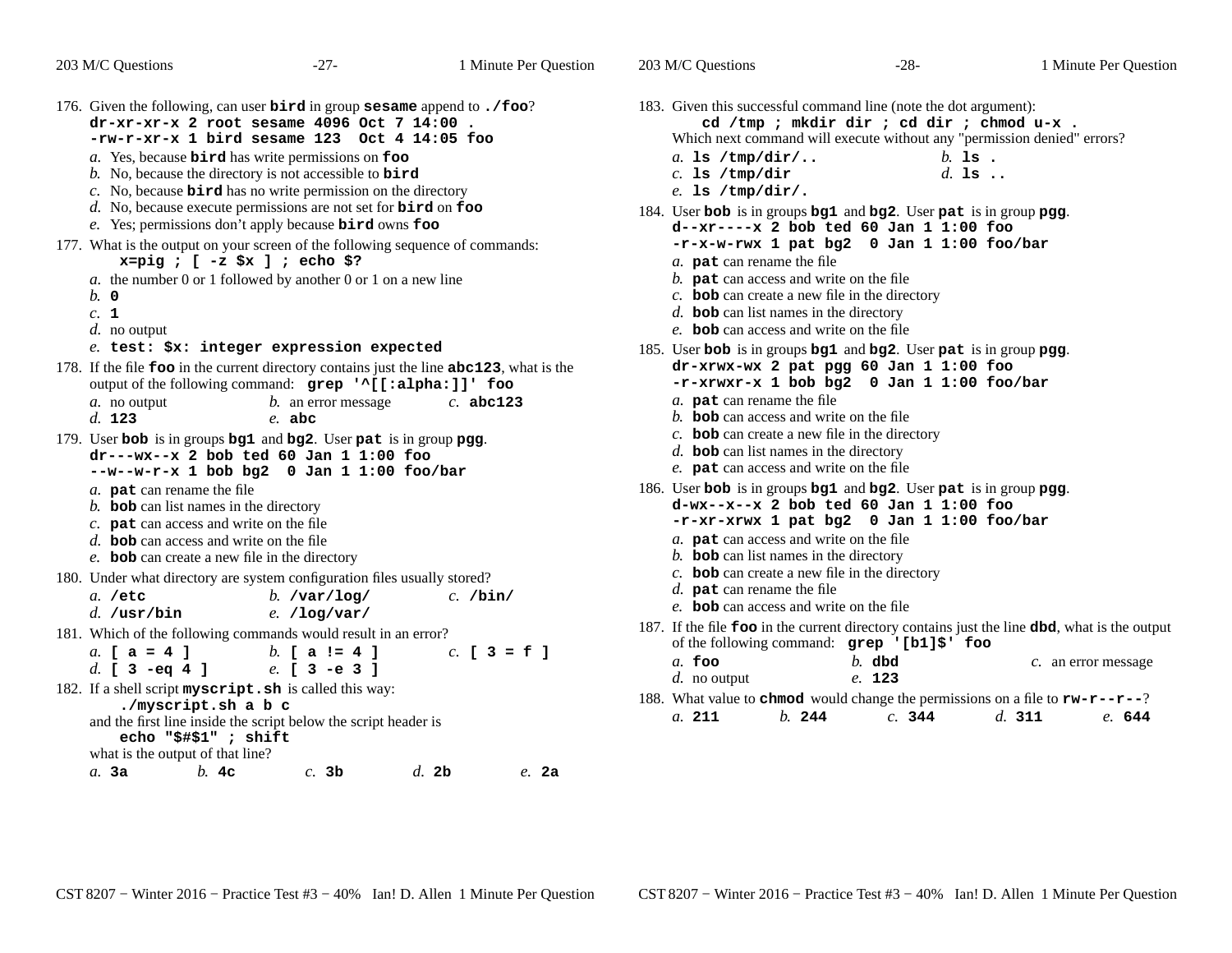| 203 M/C Questions                                                                                                                                                                                                                                                                                                               | $-29-$                                                                                                     | 1 Minute Per Question | 203 M/C Questions                                                                                                                                                                                                                                                                                                                                                                                                                                                 | $-30-$                                                                        | 1 Minute Per Question                                                                                             |  |
|---------------------------------------------------------------------------------------------------------------------------------------------------------------------------------------------------------------------------------------------------------------------------------------------------------------------------------|------------------------------------------------------------------------------------------------------------|-----------------------|-------------------------------------------------------------------------------------------------------------------------------------------------------------------------------------------------------------------------------------------------------------------------------------------------------------------------------------------------------------------------------------------------------------------------------------------------------------------|-------------------------------------------------------------------------------|-------------------------------------------------------------------------------------------------------------------|--|
| 189. If the line, $ext{2}$<br>is executed in a shell script, what is the result?<br><i>a</i> . termination after sleeping for 2 seconds<br>b. an invalid argument error message<br>$c$ . termination with an exit status of 2<br>d. the script breaks out of up to 2 levels of loops<br>e. termination with an exit status of 0 |                                                                                                            |                       | 195. Which command line makes a directory $\text{dir}$ into which anyone can put a file, but<br>in which nobody can see the names of the files that are there?<br>a. chmod 777.<br>$b.$ chmod 333 dir<br>$c.$ chmod 777 dir<br>$d.$ cd dir ; chmod go-x.<br>$e.$ cd dir ; chmod go+wx.<br>196. Which of the following, as first line of a shell script, would mean that when the<br>script is run as a command, /bin/sh will be run with the -u option to process |                                                                               |                                                                                                                   |  |
| 190. If the current directory contains files abc, bbc, cbc, and bbc contains just the line<br>$a$ . dbd                                                                                                                                                                                                                         | dbd, what is the output of the following command: grep 'bb*' bbc<br>$b.$ bbc                               | $c.$ cbc              | the script.<br>a. $!$ #/bin/sh -u<br>d. #/bin/sh $-u$                                                                                                                                                                                                                                                                                                                                                                                                             | b. $1/bin/sh$ -u<br>$e.$ !!/bin/sh -u                                         | $c.$ #!/bin/sh -u                                                                                                 |  |
| $d.$ no output<br>191. User bob is in groups bg1 and bg2. User pat is in group pgg.<br>a. bob can access and write on the file<br>$b$ . pat can access and write on the file<br>$c$ . bob can create a new file in the directory<br>$d.$ bob can list names in the directory<br>e. pat can rename the file                      | e. an error message<br>d-wx----w- 2 pat pgg 60 Jan 1 1:00 foo<br>-rwxrwxr-x 1 bob bg2 0 Jan 1 1:00 foo/bar |                       | 197. If I mount sda1 on / one and sda2 on / two, how can I link the existing file<br>/one/foo to the new pathname /two/bar?<br>a. $\ln$ -s /one/foo /two/bar<br>$b$ . 1n /one/bar /two/foo<br>$c.$ ln /two/bar /one/foo<br>$d.$ ln /one/foo /two/bar<br>e. $\ln$ -s /two/bar /one/foo<br>198. What value <b>umask</b> gives a new file permissions $\mathbf{r}$ - $\mathbf{r}$ - $\mathbf{r}$ - $\mathbf{r}$<br>b. 226<br>a. 220                                  | c. 440                                                                        | d. 110<br>e. 446                                                                                                  |  |
| 192. User bob is in groups bg1 and bg2. User pat is in group pgg.<br>$a$ . bob can create a new file in the directory<br>b. bob can list names in the directory<br>c. bob can access and write on the file<br>d. $pat$ can rename the file<br>e. <b>pat</b> can access and write on the file                                    | $dr$ --- $wx$ -- $x$ 2 bob ted 60 Jan 1 1:00 foo<br>-r-xrwxrwx 1 pat bg1 0 Jan 1 1:00 foo/bar              |                       | 199. The minimum permissions you need to link a file foo from directory a to<br>directory <b>b</b> are:<br>a. rwx on $a$ , wx on $b$ , rw on foo<br>b. rwx on $a$ , wx on $b$ , none on foo<br>c. $wx$ on a, wx on b, w on foo<br>d. wx on a, wx on b, $\mathbf r$ on foo<br>e. $x$ on $a$ , wx on $b$ , none on foo                                                                                                                                              |                                                                               |                                                                                                                   |  |
| 193. User bob is in groups bg1 and bg2. User pat is in group pgg.                                                                                                                                                                                                                                                               | $dr - xr - xrwx$ 2 pat bg1 60 Jan 1 1:00 foo<br>-rwxrwxr-x 1 pat ted 0 Jan 1 1:00 foo/bar                  |                       | dbd, what is the output of the following command: grep "bb*" bbc<br>$a.$ bbc<br>$d.$ dbd                                                                                                                                                                                                                                                                                                                                                                          | $b$ . no output<br>$e$ . cbc                                                  | 200. If the current directory contains files abc, bbc, cbc, and bbc contains just the line<br>c. an error message |  |
| a. pat can create a new file in the directory<br>$h$ . bob can access and write on the file<br>c. $pat$ can rename the file<br>$d.$ bob can list names in the directory                                                                                                                                                         |                                                                                                            |                       | 201. Dereference the following symlink bar into its equivalent absolute path:<br>a. $/\text{tmp}/\text{a}/\text{foo}$<br>$d.$ /tmp/b/foo                                                                                                                                                                                                                                                                                                                          | $\ln -s$ /b///a/./foo /tmp/a/b/bar<br>b. $/\text{tmp/b/bar}$<br>$e.$ /tmp/foo | $c.$ /tmp/a/b/bar                                                                                                 |  |
| e. <b>bob</b> can rename the file<br>194. If <b>browser=1ynx</b> then which one of the following case patterns will match this<br>statement: case "\$browser" in<br>a. $(*ynx$ echo yes ;;<br>b. ?lynx? ) echo yes $\gamma$ ;<br>$c. 1?n?$ ) echo yes $i:$<br>d. [lynx]   [LYNX] ) echo yes ;;                                  |                                                                                                            |                       | 202. User bob is in groups bg1 and bg2. User pat is in group pgg.<br>$d-w-rw---x$ 2 bob ted 60 Jan 1 1:00 foo<br>--w-rwxrwx 1 pat bg1 0 Jan 1 1:00 foo/bar<br>a. <b>pat</b> can access and write on the file<br>b. bob can list names in the directory<br>c. <b>bob</b> can access and write on the file<br>$d.$ pat can rename the file<br>e. <b>bob</b> can create a new file in the directory                                                                  |                                                                               |                                                                                                                   |  |